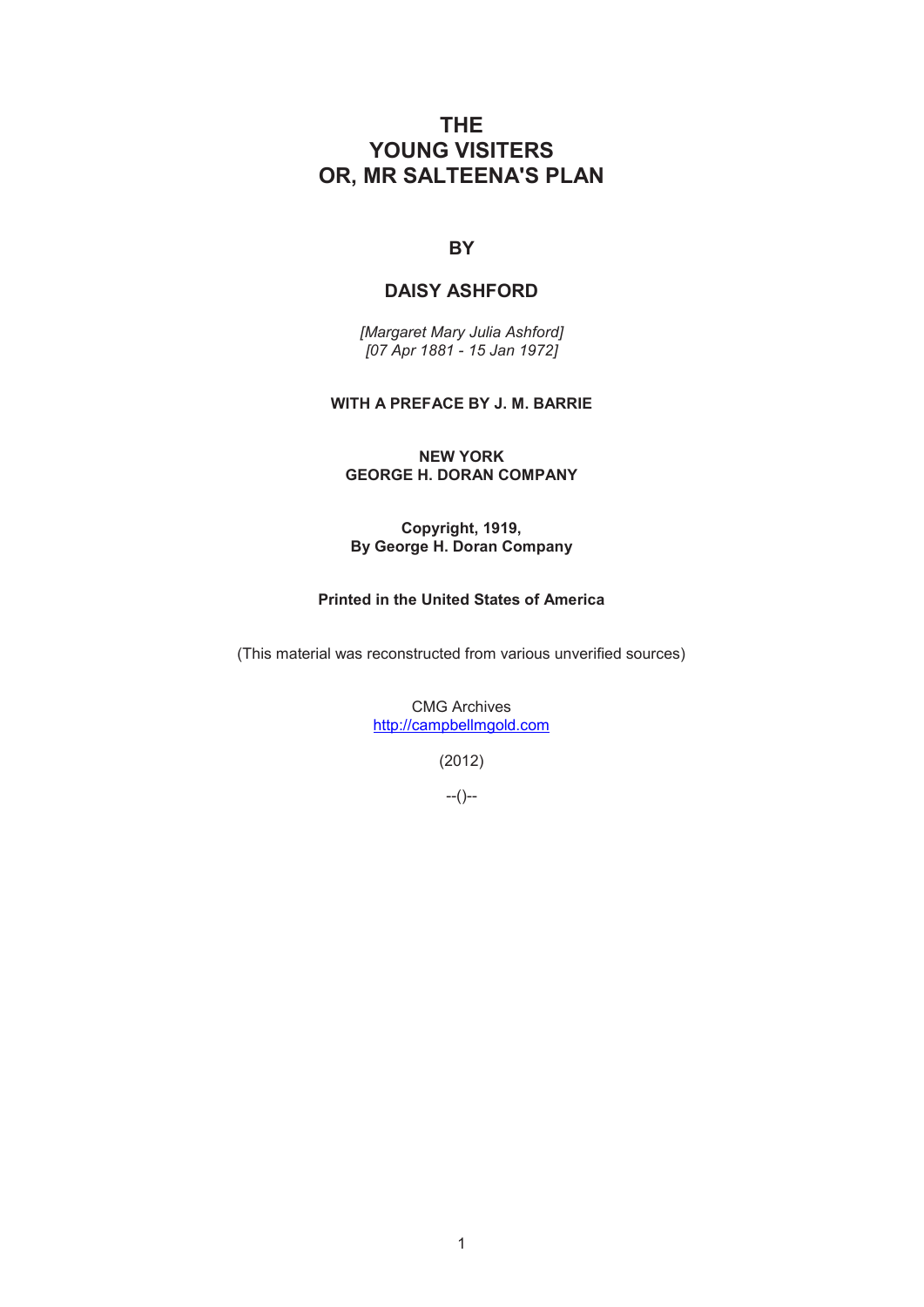

THE AUTHOR [9 years old]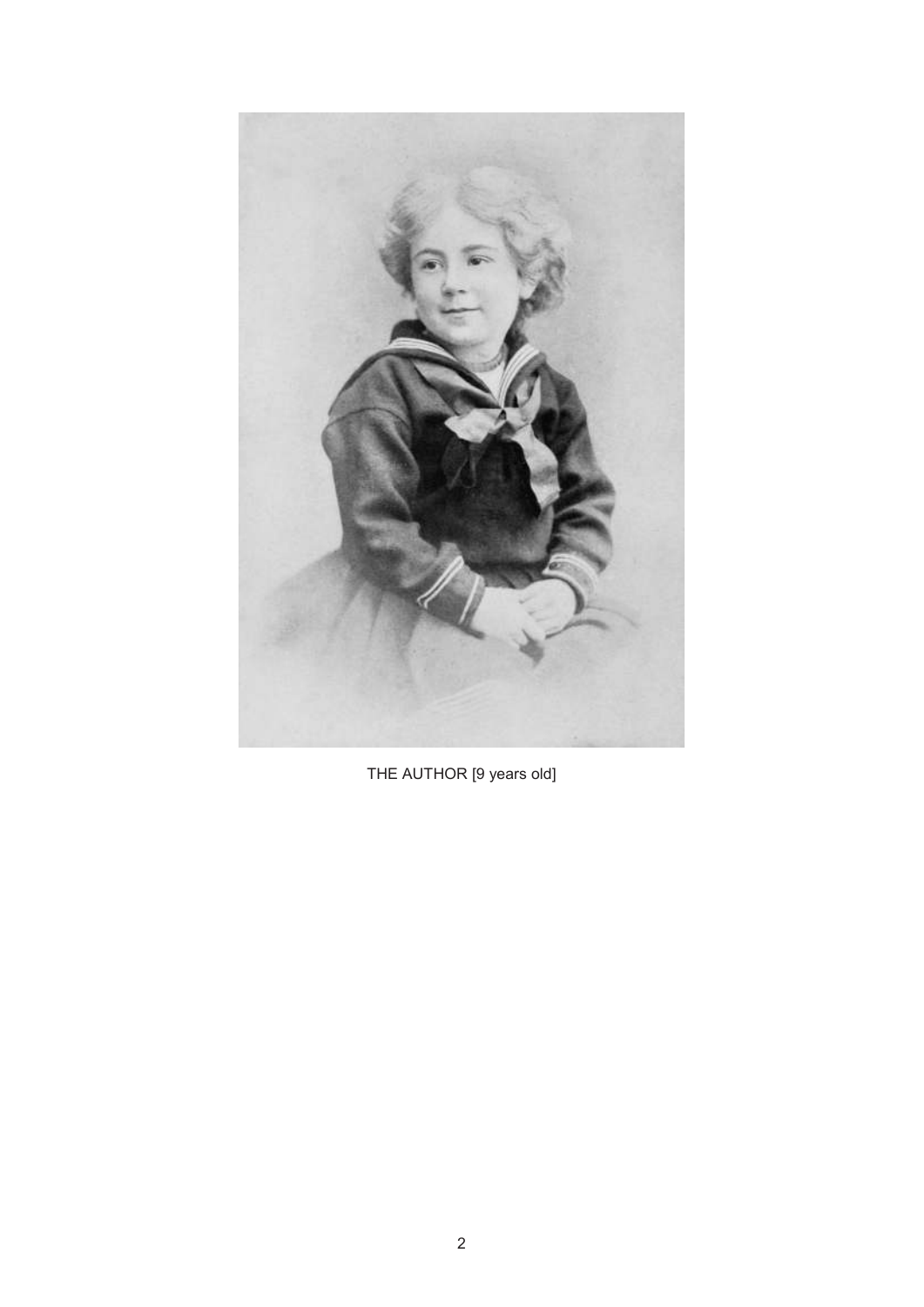#### [Pg v] PREFACE

The "owner of the copyright" guarantees that "The Young Visiters" is the unaided effort in fiction of an authoress of nine years. "Effort," however, is an absurd word to use, as you may see by studying the triumphant countenance of the child herself, which is here reproduced as frontispiece to her sublime work. This is no portrait of a writer who had to burn the oil at midnight (indeed there is documentary evidence that she was hauled off to bed every evening at six): it has an air of careless power; there is a complacency about it that by the severe might perhaps be called smugness. It needed no effort for that face to knock off a masterpiece. It probably represents precisely how she looked when she finished a chapter. When she was actually at work I think the expression [Pq vi] was more solemn, with the tongue firmly clenched between the teeth; an unholy rapture showing as she drew near her love chapter. Fellow-craftsmen will see that she is looking forward to this chapter all the time.

The manuscript is in pencil in a stout little note book (twopence), and there it has lain for years, for though the authoress was nine when she wrote it she is now a grown woman. It has lain, in lavender as it were, in the dumpy note book, waiting for a publisher to ride that way and rescue it; and here he is at last, not a bit afraid that to this age it may appear "Victorian." Indeed if its pictures of High Life are accurate (as we cannot doubt, the authoress seems always so sure of her facts) they had a way of going on in those times which is really surprising. Even the grand historical figures were free and easy, such as King Edward, of whom we have perhaps the most human picture ever penned, as he appears at a levée "rather sumshiously," in a "small [Pg vii] but costly crown," and afterwards slips away to tuck into ices. It would seem in particular that we are oddly wrong in our idea of the young Victorian lady as a person more shy and shrinking than the girl of to-day. The Ethel of this story is a fascinating creature who would have a good time wherever there were a few males, but no longer could she voyage through life quite so jollily without attracting the attention of the censorious. Chaperon seems to be one of the very few good words of which our authoress had never heard.

The lady she had grown into, the "owner of the copyright" already referred to, gives me a few particulars of this child she used to be, and is evidently a little scared by her. We should probably all be a little scared (though proud) if that portrait was dumped down in front of us as ours, and we were asked to explain why we once thought so much of ourselves as that.

Except for the smirk on her face, all I can learn of her now is that she was one of [Pg viii] a small family who lived in the country, invented their own games, dodged the governess and let the rest of the world go hang. She read everything that came her way, including, as the context amply proves, the grown-up novels of the period. "I adored writing and used to pray for bad weather, so that I need not go out but could stay in and write." Her mother used to have early tea in bed; sometimes visitors came to the house, when there was talk of events in high society: there was mention of places called Hampton Court, the Gaiety Theatre and the "Crystale" Palace. This is almost all that is now remembered, but it was enough for the blazing child. She sucked her thumb for a moment (this is guesswork), and sat down to her amazing tale.

"Her mother used to have early tea in bed." Many authors must have had a similar experience, but they all missed the possibilities of it until this young woman came along. It thrilled her; and tea in [Pg ix] bed at last takes its proper place in fiction. "Mr Salteena woke up rarther early next day and was delighted to find Horace the footman entering with a cup of tea. Oh thank you my man said Mr Salteena rolling over in the costly bed. Mr Clark is nearly out of the bath sir announced Horace I will have great pleasure in turning it on for you if such is your desire. Well yes you might said Mr Salteena seeing it was the idear." Mr Salteena cleverly conceals his emotion, but as soon as he is alone he rushes to Ethel's door, "I say said Mr Salteena excitedly I have had some tea in bed."

"Sometimes visitors came to the house." Nothing much in that to us, but how consummately this child must have studied them; if you consider what she knew of them before the "viacle" arrived to take them back to the station you will never dare to spend another week-end in a house where there may be a novelist of nine years. I am sure that when you left your bedroom this child stole in, examined everything [Pg x] and summed you up. She was particularly curious about the articles on your dressing-table, including the little box containing a reddish powder, and she never desisted from watching you till she caught you dabbing it on your cheeks. This powder, which she spells "ruge," went a little to her head, and it accompanies Ethel on her travels with superb effect. For instance, she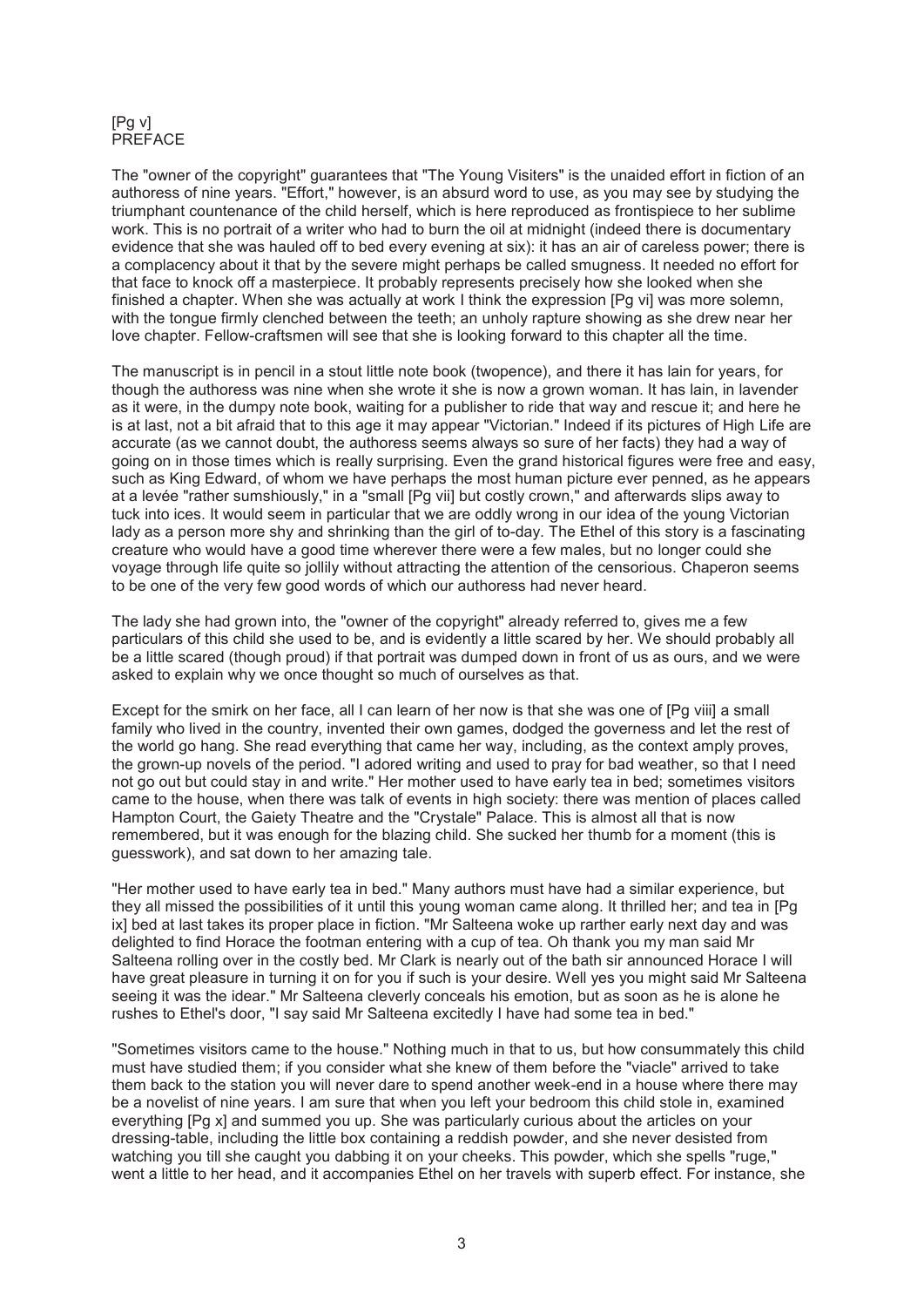is careful to put it on to be proposed to; and again its first appearance is excused in words that should henceforth be serviceable in every boudoir. "I shall put some red ruge on my face said Ethel becouse I am very pale owing to the drains in this house."

Those who read will see how the rooms in Hampton Court became the "compartments" in the "Crystale" Palace, and how the "Gaierty" Hotel grew out of the Gaiety Theatre, with many other agreeable changes. The novelist will find the tale a model for his future work. How incomparably, for instance, the authoress dives [Pg xi] into her story at once. How cunningly throughout she keeps us on the hooks of suspense, jumping to Mr Salteena when we are in a quiver about Ethel, and turning to Ethel when we are quite uneasy about Mr Salteena. This authoress of nine is flirting with her readers all the time. Her mind is such a rich pocket that as she digs in it (her head to the side and her tongue well out) she sends up showers of nuggets. There seldom probably was a novelist with such an uncanny knowledge of his characters as she has of Mr Salteena. The first line of the tale etches him for all time: "Mr Salteena was an elderly man of 42 and fond of asking people to stay with him." On the next page Salteena draws a touching picture of himself in a letter accepting an invitation: "I do hope I shall enjoy myself with you. I am fond of digging in the garden and I am parshal to ladies if they are nice I suppose it is my nature. I am not quite a gentleman but you would hardly notice it but can't be helped anyhow." [Pg xii] "When the great morning arrived Mr Salteena did not have an egg for his breakfast in case he should be sick on the journey." For my part I love Mr Salteena, who has a touch of Hamlet, and I wished up to the end that Ethel would make him happy, though I never had much hope after I read the description of Bernard Clark's legs.

It is not to be wondered at that Mr Salteena soon grew "rarther jellous" of Bernard, who showed off from the first. "My own room is next the bathroom said Bernard it is decerated dark red as I have somber tastes. The bathroom has got a tip up basin." Thus was Mr Salteena put in his place, and there the cruel authoress (with her tongue farther out than ever) doggedly keeps him. "After dinner Ethel played some merry tunes on the piano and Bernard responded with a rarther loud song in a base voice and Ethel clapped him a good deal. Then Mr Salteena asked a few riddles as he was not musicle." No wonder Mr Salteena went gloomily to bed, not to [Pg xiii] sleep, but to think out the greater riddle of how to become a gentleman, with which triumphant adventure the book is largely concerned.

To many the most instructive part of the story will be the chapter entitled "Bernard's Idear." Bernard's "idear" (warmly acclaimed by Ethel) is that she and he should go up to London "for a few weeks gaierty." Something of the kind has often been done in fiction and in guide-books, but never probably in such a hearty way as here. Arrived at the "Gaierty" Hotel Bernard pokes his head into the "window of the pay desk. Have you a couple of bedrooms for self and young lady he enquired in a lordly way." He is told that they have two beauties. "Thank you said Bernard we will go up if you have no objection. None whatever sir said the genial lady the beds are well aired and the view quite pleasant. Come along Ethel cried Bernard this sounds alright eh. Oh quite said Ethel with a beaming smile." He decides gallantly [Pg xiv] that the larger room shall be hers. "I shall be quite lost in that large bed," Ethel says. "Yes I expect you will said Bernard and now what about a little table d'ote followed by a theatre?"

Bernard's proposal should be carried in the pocket of all future swains. He decides "whilst imbibing his morning tea beneath the pink silken quilt," that to propose in London would not be the "correct idear." He springs out of bed and knocks at Ethel's door. "Are you up my dear? he called. Well not quite said Ethel hastily jumping from her downy nest." He explains his "idear." "Oh hurrah shouted Ethel I shall soon be ready as I had my bath last night so won't wash very much now."

They go up the river in a boat, and after they had eaten and "drunk deeply of the charming viands ending up with merangs and chocklates," Bernard says "in a passionate voice Let us now bask under the spreading trees. Oh yes lets said Ethel." "Ethel he murmered in a trembly voice. [Pg xv] Oh what is it said Ethel." What it was (as well she knew) was love eternal. Ethel accepts him, faints and is brought back to life by a clever "idear" of Bernard's, who pours water on her. "She soon came to and looked up with a sickly smile. Take me back to the 'Gaierty' Hotel she whispered faintly. With pleasure my darling said Bernard I will just pack up our viands ere I unloose the boat. Ethel felt better after a few drops of champaigne and began to tidy her hair while Bernard packed the remains of the food. Then arm in arm they tottered to the boat, I trust you have not got an illness my darling murmured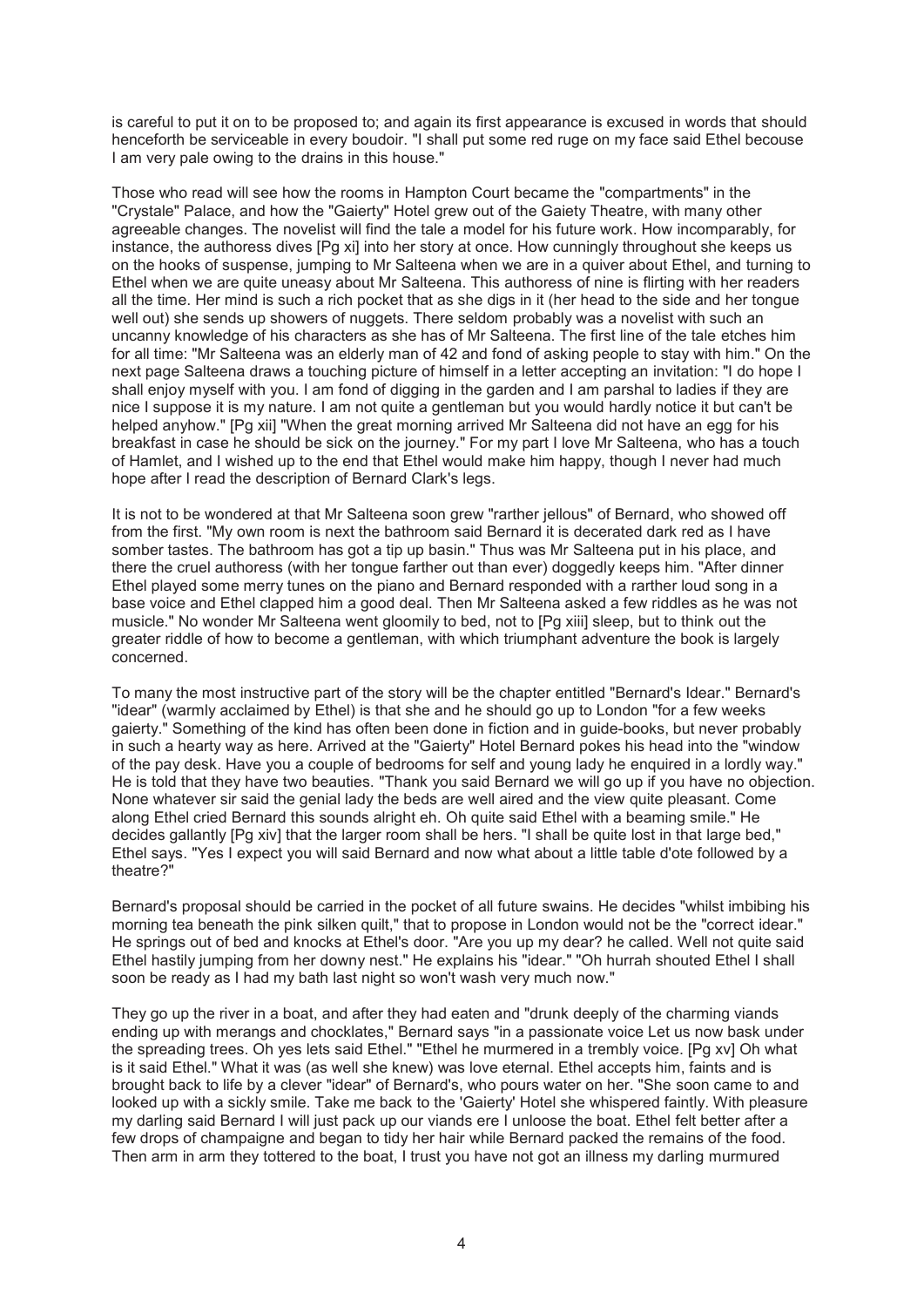Bernard as he helped her in, Oh no I am very strong said Ethel I fainted from joy she added to explain matters. Oh I see said Bernard handing her a cushion well some people do he added kindly."

"So I will end my chapter," the authoress says; and we can picture her doing it complacently, and slowly pulling in her tongue.

Ethel was married in the Abbey. Her [Pg xvi] wedding dress was "a rich satin with a humped pattern of gold on the pure white and it had a long train edged with Airum lillies." "You will indeed be a charming spectacle my darling gasped Bernard as they left the shop," and I have no doubt she was. She got many delightful presents, the nicest of all being from her father, who "provided a cheque for £2 and promised to send her a darling little baby calf when ready." This is perhaps the prettiest touch in the story and should make us all take off our hats to the innocent wondering mind that thought of it.

Poor Mr Salteena. He was at the wedding, dressed in black and crying into his handkerchief. However he recovered to an extent and married Another and had ten children, "five of each," none of them of course equal to Ethel's children, of whom in a remarkably short time there were seven, which the authoress evidently considers to be the right "idear."

It seems to me to be a remarkable work [Pg xviii] for a child, remarkable even in its length and completeness, for when children turn author they usually stop in the middle, like the kitten when it jumps. The pencilled MS. has been accurately reproduced, not a word added or cut out. Each chapter being in one long paragraph, however, this has been subdivided for the reader's comfort.

J. M. BARRIE.

### [Pg xix] **CONTENTS**

| <b>CHAPTER</b>            | PAGE |
|---------------------------|------|
| 1 Quite a Young Girl      | 23   |
| 2 Starting Gaily          | 27   |
| 3 The First Evening       | 36   |
| 4 Mr. Salteenas Plan      | 41   |
| 5 The Crystal Palace      | 45   |
| 6 High Life               | 59   |
| 7 Bernards Idear          | 74   |
| 8 A Gay Call              | 79   |
| 9 A Proposale             | 88   |
| 10 Preparing for the Fray | 95   |
| 11 The Wedding            | 99   |
| 12 How It Ended           | 102  |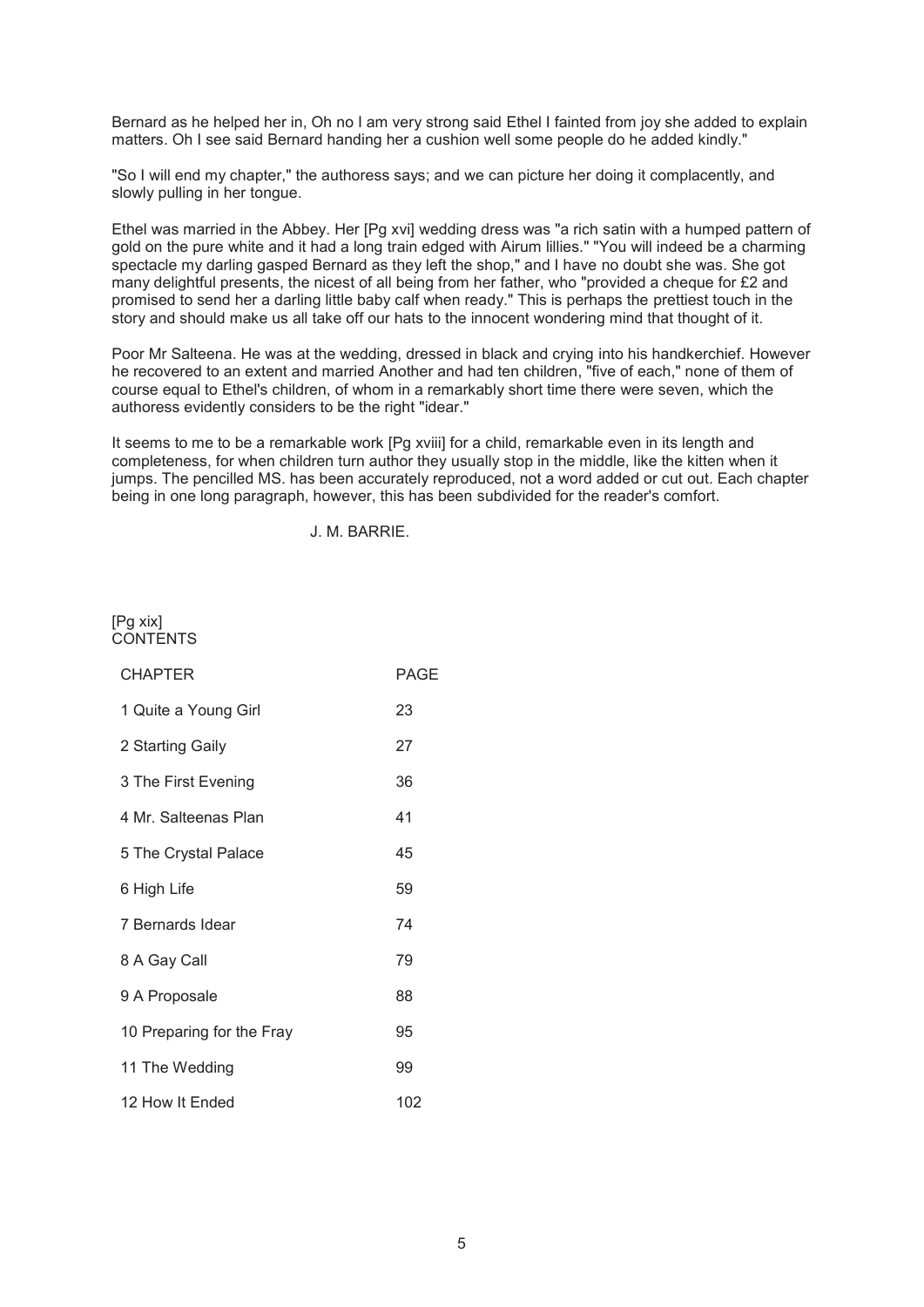### THE YOUNG VISITERS

[Pg 23] The Young Visiters

#### CHAPTER 1

#### QUITE A YOUNG GIRL

Mr Salteena was an elderly man of 42 and was fond of asking peaple to stay with him. He had quite a young girl staying with him of 17 named Ethel Monticue. Mr Salteena had dark short hair and mustache and wiskers which were very black and twisty. He was middle sized and he had very pale blue eyes. He had a pale brown suit but on Sundays he had a black one and he had a topper every day as he thorght it more becoming. Ethel Monticue had fair hair done on the top and blue eyes. She had a blue velvit frock which had grown rarther short in the sleeves. She had a black straw hat and kid gloves.

#### [Pg 24]

One morning Mr Salteena came down to brekfast and found Ethel had come down first which was strange. Is the tea made Ethel he said rubbing his hands. Yes said Ethel and such a quear shaped parcel has come for you Yes indeed it was a quear shape parcel it was a hat box tied down very tight and a letter stuffed between the string. Well well said Mr Salteena parcels do turn quear I will read the letter first and so saying he tore open the letter and this is what it said

#### My dear Alfred.

 I want you to come for a stop with me so I have sent you a top hat wraped up in tishu paper inside the box. Will you wear it staying with me because it is very uncommon. Please bring one of your young ladies whichever is the prettiest in the face.

> I remain Yours truely Bernard Clark.

#### [Pg 25]

Well said Mr Salteena I shall take you to stay Ethel and fancy him sending me a top hat. Then Mr S. opened the box and there lay the most splendid top hat of a lovly rich tone rarther like grapes with a ribbon round compleat.

Well said Mr Salteena peevishly I dont know if I shall like it the bow of the ribbon is too flighty for my age. Then he sat down and eat the egg which Ethel had so kindly laid for him. After he had finished his meal he got down and began to write to Bernard Clark he ran up stairs on his fat legs and took out his blotter with a loud sniff and this is what he wrote

#### My dear Bernard

 Certinly I shall come and stay with you next Monday I will bring Ethel Monticue commonly called Miss M. She is very active and pretty. I do hope I shall enjoy myself with you. I am fond of digging in the garden and I am parshial to ladies if [Pg 26] they are nice I suppose it is my nature. I am not quite a gentleman but you would hardly notice it but cant be helped anyhow. We will come by the 3-15.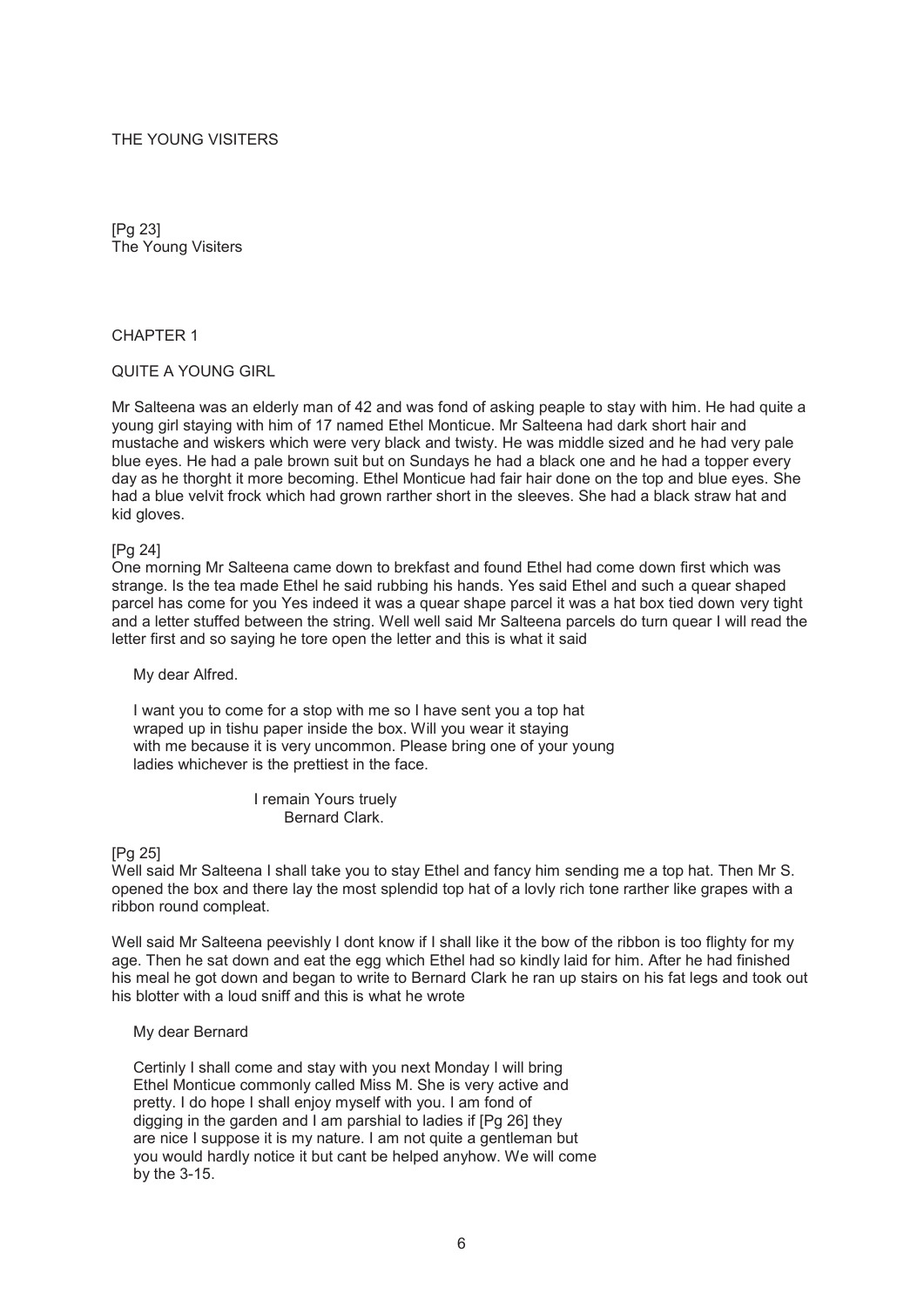#### Your old and valud friend Alfred Salteena.

Perhaps my readers will be wondering why Bernard Clark had asked Mr Salteena to stay with him. He was a lonely man in a remote spot and he liked peaple and partys but he did not know many. What rot muttered Bernard Clark as he read Mr Salteenas letter. He was rarther a presumshious man.

The young 7 Vis etus<br>lion a's pla or hr. by Dairy ord Quite your Saltera was a  $42$  and man of  $b-a$  $\nu^{\prime}$ as king hear now . vang rN anna  $201$ ol ague outical 生  $\triangle$ ÷. ud darkethol minstache dia s a s ind  $\pi$ Ern d. mobile

THE FIRST PAGE OF THE ORIGINAL MANUSCRIPT

[Pg 27] CHAPTER 2

STARTING GAILY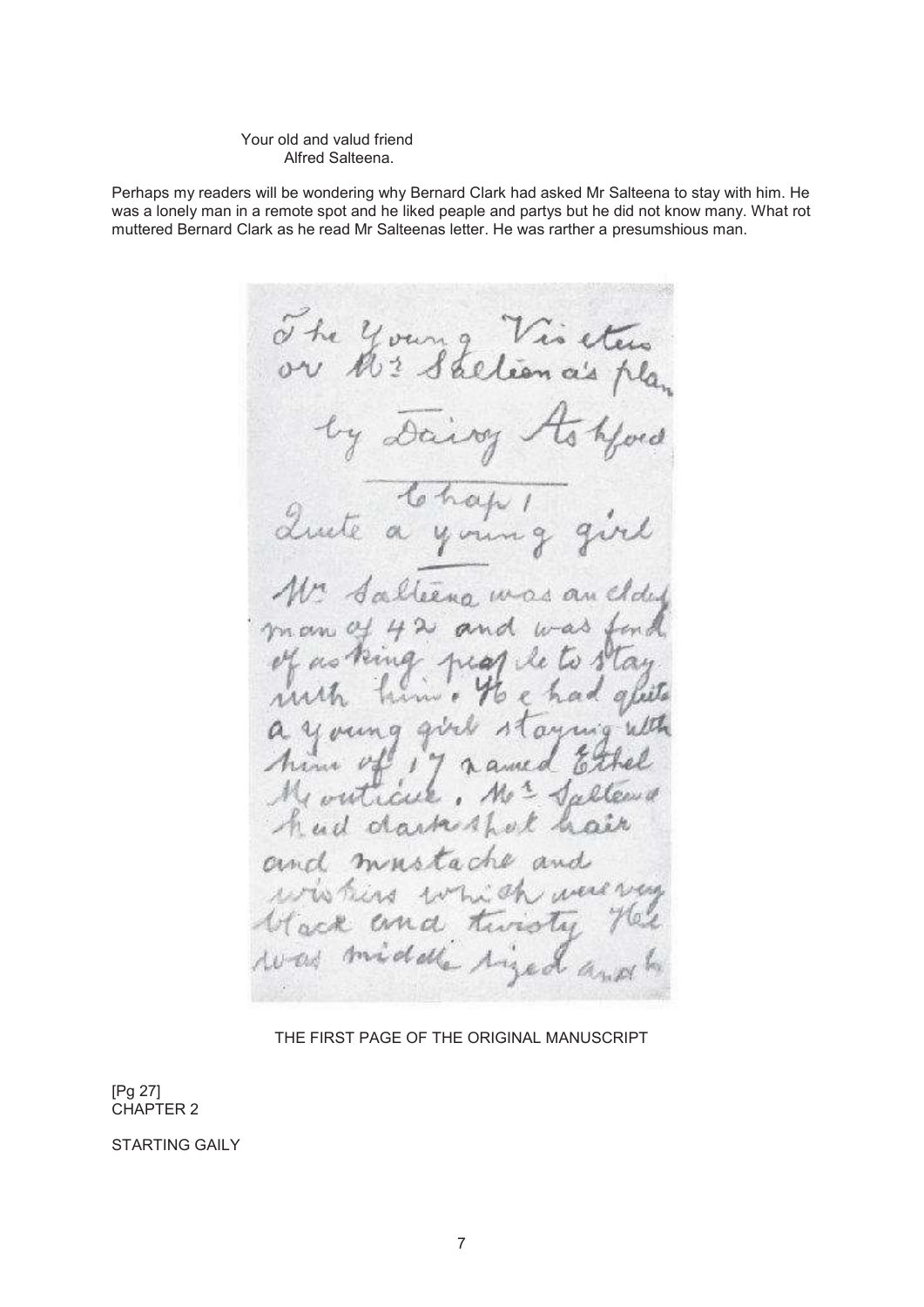When the great morning came Mr Salteena did not have an egg for his brekfast in case he should be sick on the jorney.

What top hat will you wear asked Ethel.

I shall wear my best black and my white alpacka coat to keep off the dust and flies replied Mr Salteena.

I shall put some red ruge on my face said Ethel because I am very pale owing to the drains in this house.

You will look very silly said Mr Salteena with a dry laugh.

Well so will you said Ethel in a snappy tone and she ran out of the room with a very superier run throwing out her legs behind and her arms swinging in rithum.

[Pg 28]

Well said the owner of the house she has a most idiotick run.

Presently Ethel came back in her best hat and a lovly velvit coat of royal blue. Do I look nice in my get up she asked.

Mr Salteena survayed her. You look rarther rash my dear your colors dont quite match your face but never mind I am just going up to say goodbye to Rosalind the housemaid.

Well dont be long said Ethel. Mr S. skipped upstairs to Rosalinds room. Goodbye Rosalind he said I shall be back soon and I hope I shall enjoy myself.

I make no doubt of that sir said Rosalind with a blush as Mr Salteena silently put 2/6 on the dirty toilet cover.

Take care of your bronkitis said Mr S. rarther bashfully and he hastilly left the room waving his hand carelessly to the housemaid.

Come along cried Ethel powdering her nose in the hall let us get into the cab. Mr [Pg 29] Salteena did not care for powder but he was an unselfish man so he dashed into the cab. Sit down said Ethel as the cabman waved his whip you are standing on my luggage. Well I am paying for the cab said Mr S. so I might be allowed to put my feet were I like.

They traveled 2nd class in the train and Ethel was longing to go first but thought perhaps least said soonest mended. Mr Salteena got very excited in the train about his visit. Ethel was calm but she felt excited inside. Bernard has a big house said Mr. S. gazing at Ethel he is inclined to be rich.

Oh indeed said Ethel looking at some cows flashing past the window. Mr. S. felt rarther disheartened so he read the paper till the train stopped and the porters shouted Rickamere station. We had better collect our traps said Mr Salteena and just then a very exalted footman in a cocked hat and olive green uniform put his head in [Pg 30] at the window. Are you for Rickamere Hall he said in impressive tones.

Well yes I am said Mr Salteena and so is this lady.

Very good sir said the noble footman if you will alight I will see to your luggage there is a convayance awaiting you.

Oh thankyou thankyou said Mr. S. and he and Ethel stepped along the platform. Outside they found a lovely cariage lined with olive green cushons to match the footman and the horses had green bridles and bows on their manes and tails. They got gingerly in. Will he bring our luggage asked Ethel nervously.

I expect so said Mr Salteena lighting a very long cigar.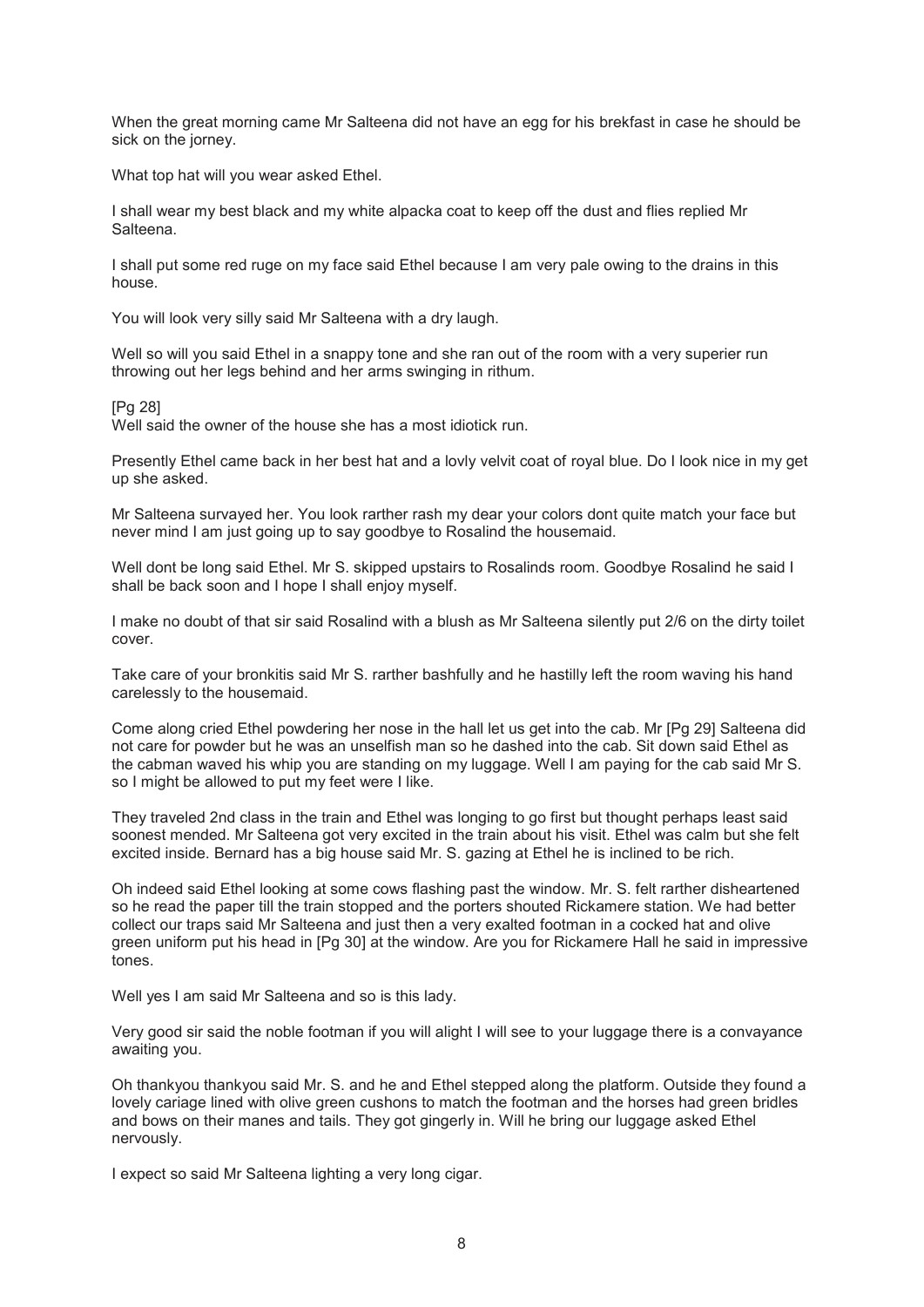Do we tip him asked Ethel quietly.

Well no I dont think so not yet we had better just thank him perlitely.

Just then the footman staggered out with the bagage. Ethel bowed gracefully over the door of the cariage and Mr S. waved his [Pg 31] hand as each bit of luggage was hoisted up to make sure it was all there. Then he said thankyou my good fellow very politely. Not at all sir said the footman and touching his cocked hat he jumped actively to the box.

I was right not to tip him whispered Mr Salteena the thing to do is to leave 2/6 on your dressing table when your stay is over.

Does he find it asked Ethel who did not really know at all how to go on at a visit. I beleeve so replied Mr Salteena anyhow it is quite the custom and we cant help it if he does not. Now my dear what do you think of the sceenery

Very nice said Ethel gazing at the rich fur rug on her knees. Just then the cariage rolled into a beautifull drive with tall trees and big red flowers growing amid shiny dark leaves. Presently the haughty coachman pulled up with a great clatter at a huge front door with tall pillers each side a big iron bell and two very clean scrapers. The doors flung open as if by majic causing [Pg 32] Ethel to jump and a portly butler appeared on the scene with a very shiny shirt front and a huge pale face. Welcome sir he exclaimed good naturedly as Mr Salteena alighted rarther quickly from the viacle and please to step inside.

Mr Salteena stepped in as bid followed by Ethel. The footman again struggled with the luggage and the butler Francis Minnit by name kindly lent a hand. The hall was very big and hung round with guns and mate and ancesters giving it a gloomy but a grand air. The butler then showed them down a winding corridoor till he came to a door which he flung open shouting Mr Salteena and a lady sir.

A tall man of 29 rose from the sofa. He was rarther bent in the middle with very nice long legs fairish hair and blue eyes. Hullo Alf old boy he cried so you have got here all safe and no limbs broken.

None thankyou Bernard replied Mr Salteena shaking hands and let me introduce [Pg 33] Miss Monticue she is very pleased to come for this visit. Oh yes gasped Ethel blushing through her red ruge. Bernard looked at her keenly and turned a dark red. I am glad to see you he said I hope you will enjoy it but I have not arranged any partys yet as I dont know anybody.

Dont worry murmered Ethel I dont mix much in Socierty and she gave him a dainty smile.

I expect you would like some tea said Bernard I will ring.

Yes indeed we should said Mr Salteena egerly. Bernard pealed on the bell and the butler came in with a stately walk.

Tea please Minnit crid Bernard Clark. With pleshure sir replied Minnit with a deep bow. A glorious tea then came in on a gold tray two kinds of bread and butter a lovly jam role and lots of sugar cakes. Ethels eyes began to sparkle and she made several remarks during the meal. I expect [Pg 34] you would now like to unpack said Bernard when it was over.

Well yes that is rarther an idear said Mr Salteena.

I have given the best spare room to Miss Monticue said Bernard with a gallant bow and yours turning to Mr Salteena opens out of it so you will be nice and friendly both the rooms have big windows and a handsome view.

How charming said Ethel. Yes well let us go up replied Bernard and he led the way up many a winding stairway till they came to an oak door with some lovly swans and bull rushes painted on it. Here we are he cried gaily. Ethels room was indeed a handsome compartment with purple silk curtains and a 4 post bed draped with the same shade. The toilit set was white and mouve and there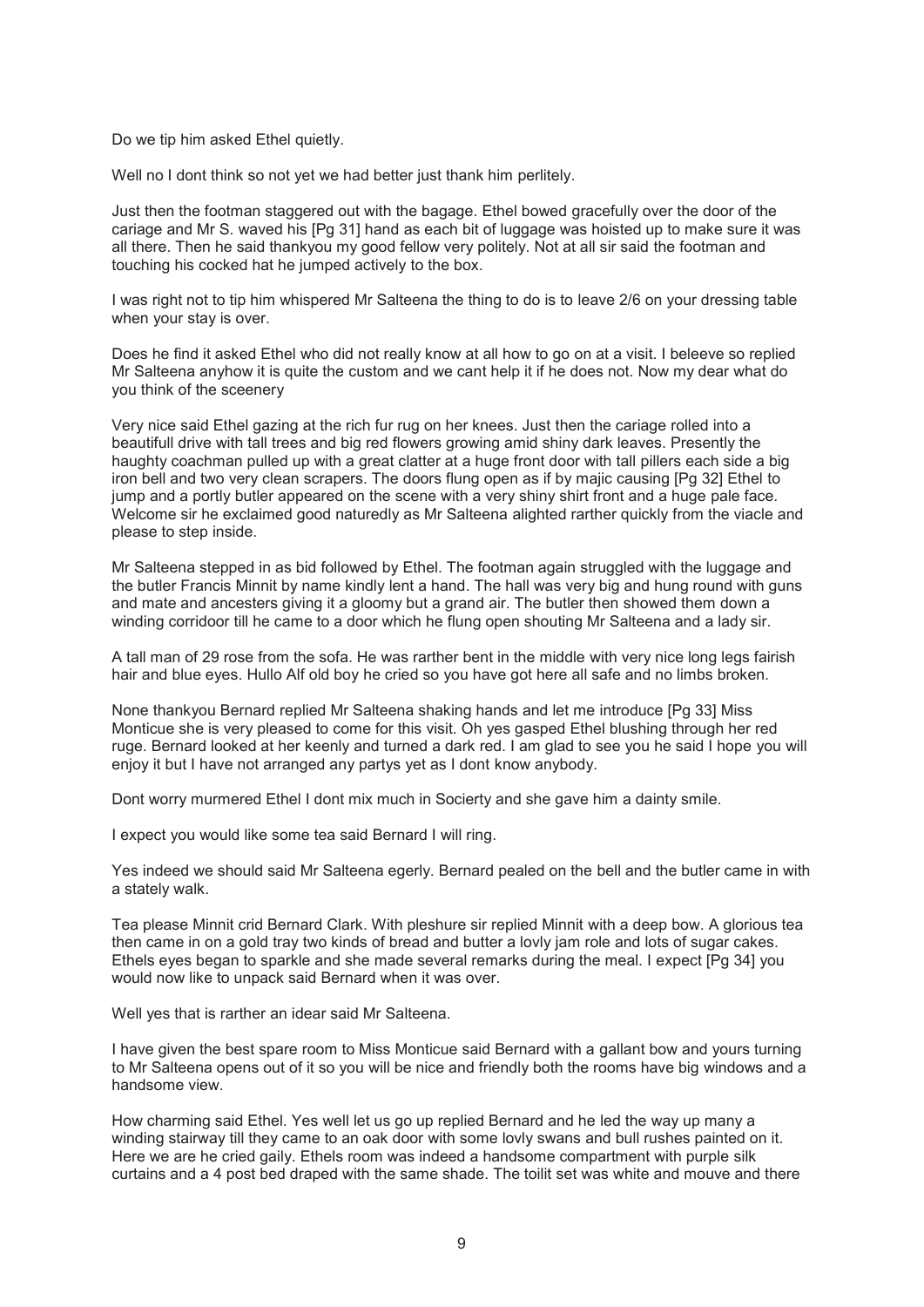were some violets in a costly varse. Oh I say cried Ethel in supprise. I am glad you like it said Bernard and here we have yours Alf. He opened [Pg 35] the dividing doors and portrayed a smaller but dainty room all in pale yellow and wild primroses. My own room is next the bath room said Bernard it is decerated dark red as I have somber tastes. The bath room has got a tip up bason and a hose thing for washing your head.

A good notion said Mr Salteena who was secretly getting jellus.

Here we will leave our friends to unpack and end this Chapter.

[Pg 36] CHAPTER 3

## THE FIRST EVENING

When they had unpacked Mr Salteena and Ethel went downstairs to dinner. Mr Salteena had put on a compleat evening suit as he thought it was the correct idear and some ruby studs he had got at a sale. Ethel had on a dress of yellaw silk covered with tulle which was quite in the fashion and she had on a necklace which Mr Salteena gave her for a birthday present. She looked very becomeing and pretty and Bernard heaved a sigh as he gave her his arm to go into dinner. The butler Minnit was quite ready for the fray standing up very stiff and surrounded by two footmen in green plush and curly white wigs who were called Charles and Horace.

Well said Mr Salteena lapping up his [Pg 37] turtle soup you have a very sumpshous house Bernard.

His friend gave a weary smile and swollowed a few drops of sherry wine. It is fairly decent he replied with a bashful glance at Ethel after our repast I will show you over the premisis.

Many thanks said Mr Salteena getting rarther flustered with his forks.

You ourght to give a ball remarked Ethel you have such large compartments.

Yes there is room enough sighed Bernard we might try a few steps and meanwhile I might get to know a few peaple.

So you might responded Ethel giving him a speaking look.

Mr Salteena was growing a little peevish but he cheered up when the Port wine came on the table and the butler put round some costly finger bowls. He did not have any in his own house and he followed Bernard Clarks advice as to what to do with them. After dinner Ethel played some [Pg 38] merry tunes on the piano and Bernard responded with a rarther loud song in a base voice and Ethel clapped him a good deal. Then Mr Salteena asked a few riddles as he was not musicle. Then Bernard said shall I show you over my domain and they strolled into the gloomy hall.

I see you have a lot of ancesters said Mr Salteena in a jelous tone, who are they.

Well said Bernard they are all quite correct. This is my aunt Caroline she was rarther exentrick and quite old.

So I see said Mr Salteena and he passed on to a lady with a very tight waist and quearly shaped. That is Mary Ann Fudge my grandmother I think said Bernard she was very well known in her day.

Why asked Ethel who was rarther curious by nature.

Well I dont quite know said Bernard but she was and he moved away to the next picture. It was of a man with a fat smiley face and a red ribbon round him and a lot [Pg 39] of medals. My great uncle Ambrose Fudge said Bernard carelessly.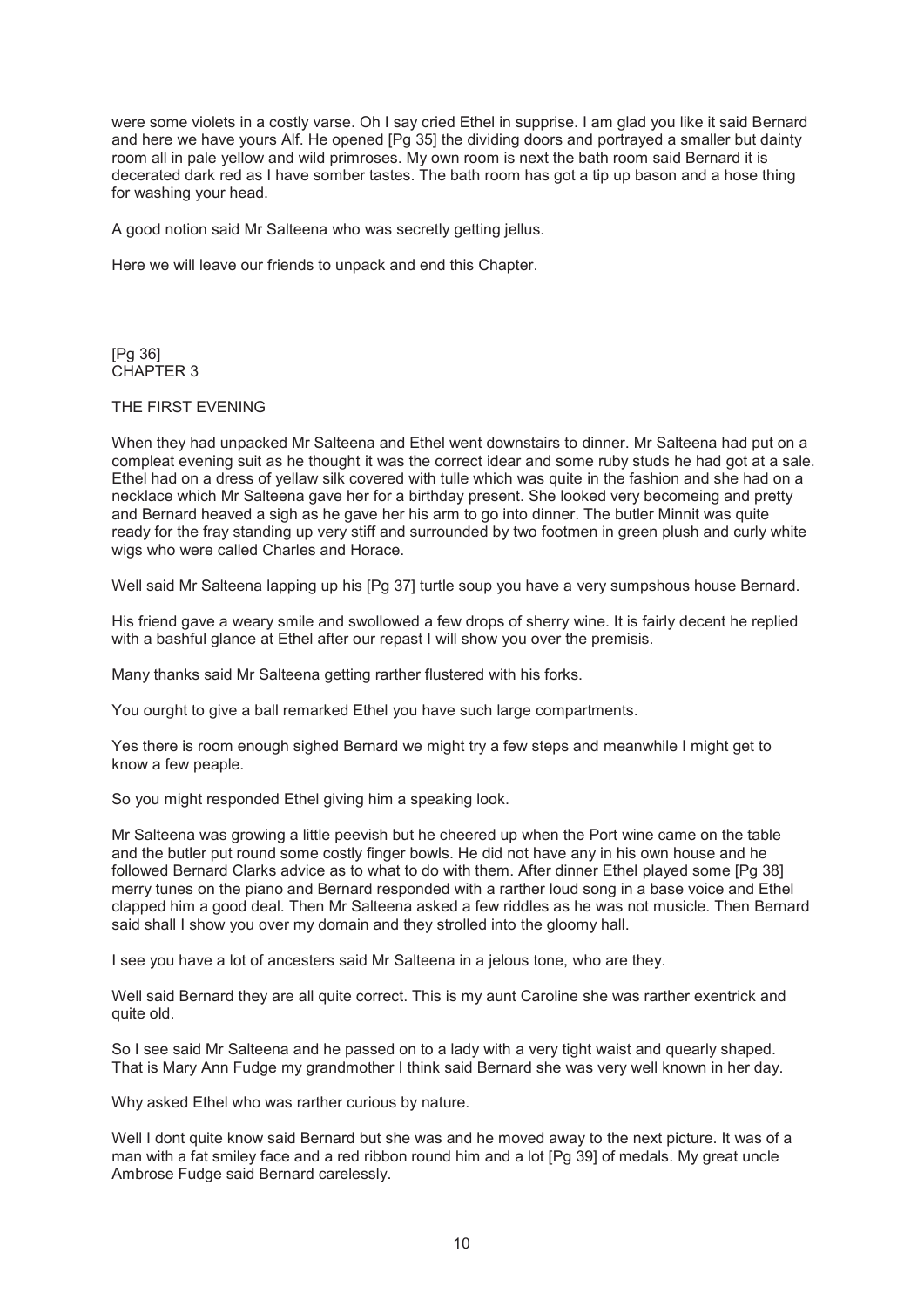He looks a thourough ancester said Ethel kindly.

Well he was said Bernard in a proud tone he was really the Sinister son of Queen Victoria.

Not really cried Ethel in excited tones but what does that mean.

Well I dont quite know said Bernard Clark it puzzles me very much but ancesters do turn quear at times.

Peraps it means god son said Mr Salteena in an inteligent voice.

Well I dont think so said Bernard but I mean to find out.

It is very grand anyhow said Ethel.

It is that replied her host geniully.

Who is this said Mr Salteena halting at a picture of a lady holding up some grapes and smiling a good deal.

Her name was called Minnie Pilato responded Bernard she was rarther far back [Pg 40] but a real relation and she was engaged to the earl of Tullyvarden only it did not quite come off.

What a pity crid Ethel.

Yes it was rarther replied Bernard but she marrid a Captain in the Navy and had seven children so she was quite alright.

Here Mr Salteena thourght he had better go to bed as he had had a long jornney. Bernard always had a few prayers in the hall and some whiskey afterwards as he was rarther pious but Mr Salteena was not very adicted to prayers so he marched up to bed. Ethel stayed as she thourght it would be a good thing. The butler came in as he was a very holy man and Bernard piously said the Our Father and a very good hymm called I will keep my anger down and a Decad of the Rosary. Ethel chimed in quiutly and Francis Minnit was most devout and Ethel thourght what a good holy family she was stopping with. So I will end my chapter.

[Pg 41] CHAPTER 4

## MR SALTEENAS PLAN

Mr Salteena woke up rarther early next day and was supprised and delighted to find Horace the footman entering with a cup of tea.

Oh thankyou my man said Mr Salteena rolling over in the costly bed. Mr Clark is nearly out of the bath sir anounced Horace I will have great plesure in turning it on for you if such is your desire. Well yes you might said Mr Salteena seeing it was the idear and Horace gave a profound bow.

Ethel are you getting up shouted Mr Salteena.

Very nearly replied Ethel faintly from the next room.

I say said Mr Salteena excitedly I have had some tea in bed.

[Pg 42] So have I replied Ethel.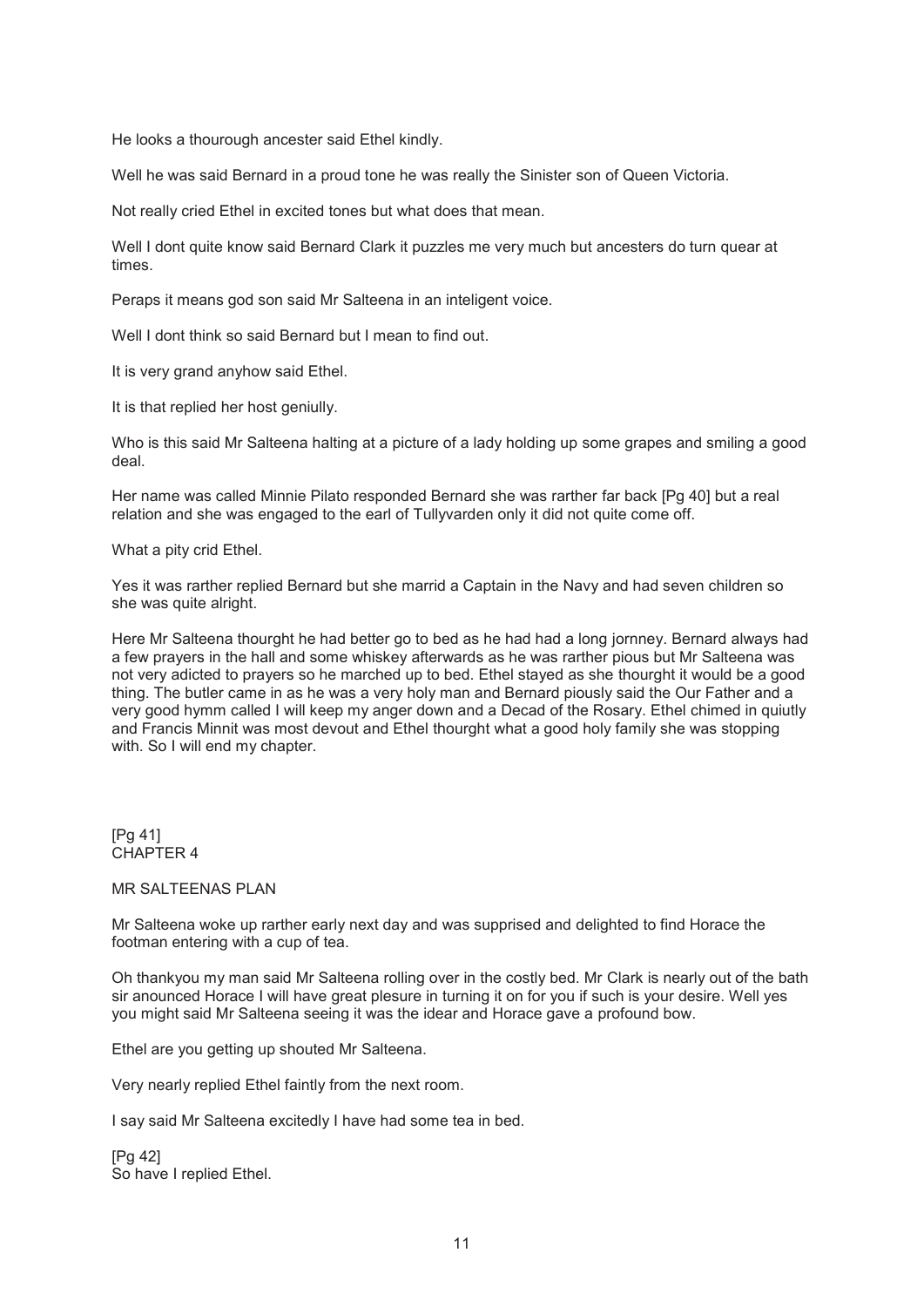Then Mr Salteena got into a mouve dressing goun with yellaw tassles and siezing his soap he wandered off to the bath room which was most sumpshous. It had a lovly white shiny bath and sparkling taps and several towels arrayed in readiness by thourghtful Horace. It also had a step for climbing up the bath and other good dodges of a rich nature. Mr Salteena washed himself well and felt very much better. After brekfast Mr Salteena asked Bernard if he could have some privite conversation with him. Well yes replied Bernard if you will come into my study we can have a few words.

Cant I come too muttered Ethel sulkily.

No my dear said Mr Salteena this is privite.

Perhaps later I might have a privite chat with you Miss Monticue said Bernard kindly.

Oh do lets said Ethel.

#### [Pg 43]

Then Bernard and Mr S. strolled to the study and sat upon two arm chairs. Fire away said Bernard lighting his pipe. Well I cant exactly do that said Mr Salteena in slow tones it is a searious matter and you can advise me as you are a thorugh gentleman I am sure.

Well yes said Bernard what can I do for you eh Alf?

You can help me perhaps to be more like a gentleman said Mr Salteena getting rarther hot I am quite alright as they say but I would like to be the real thing can it be done he added slapping his knees.

I dont quite know said Bernard it might take a good time.

Might it said Mr S. but I would slave for years if need be. Bernard scratched his head. Why dont you try the Crystal Pallace he asked several peaple Earls and even dukes have privite compartments there.

But I am not an Earl said Mr Salteena in a purplexed tone.

#### [Pg 44]

True replied Bernard but I understand there are sort of students there who want to get into the War Office and notable banks.

Would that be a help asked Mr Salteena egerly.

Well it might said Bernard I can give you a letter to my old pal the Earl of Clincham who lives there he might rub you up and by mixing with him you would probably grow more seemly.

Oh ten thousand thanks said Mr Salteena I will go there as soon as it can be arranged if you would be so kind as to keep an eye on Ethel while I am away.

Oh yes said Bernard I may be running up to town for a few days and she could come too.

You are too kind said Mr Salteena and I dont think you will find her any trouble.

No I dont think I shall said Bernard she is a pretty girl cheerful and active. And he blushed rarther red.

[Pg 45] CHAPTER 5

## THE CRYSTAL PALACE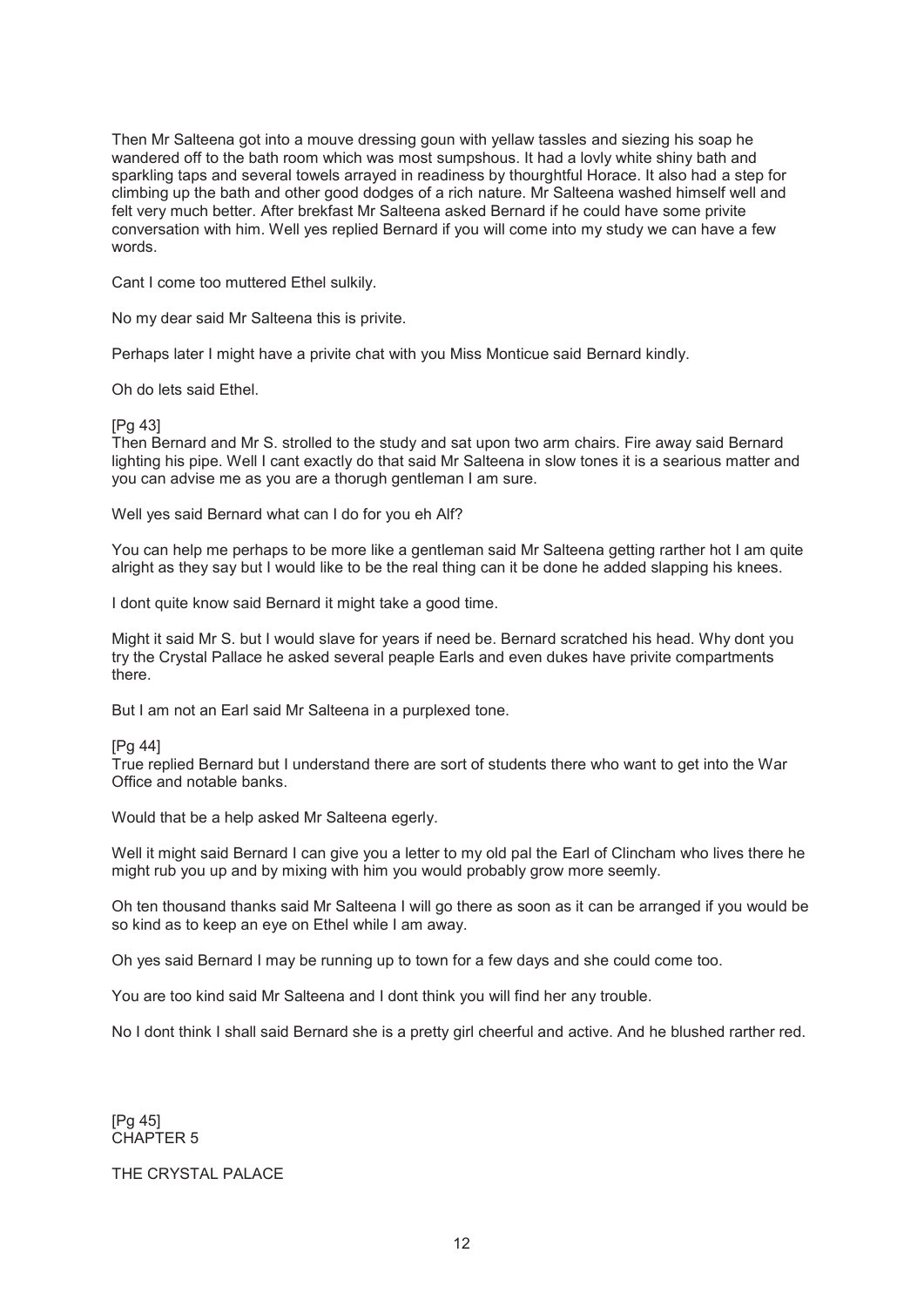About 9 oclock next morning Mr Salteena stood bag in hand in the ancestle hall waiting for the viacle to convay him to the station. Bernard Clark and Ethel were seated side by side on a costly sofa gazing abstractly at the parting guest. Horace had dashed off to put on his cocked hat as he was going in the baroushe but Francis Minnit was roaming about the hall well prepared for any deed.

Well said Bernard puffing at his meershum pipe I hope you will get on Alf I am sure you have that little letter to old Clincham eh

In deed I have said Mr Salteena many thanks for the same and I do hope Ethel will behave properly.

[Pg 46] Oh yes I expect she will said Bernard with a sigh.

I always do said Ethel in a snappy tone.

Just then there was a great clatter outside and the sound of hoofs and a loud neigh. The barouche I take it said Bernard rising slowly.

Quite correct sir said Minnit flinging wide the portles.

Well goodbye Alf old man said Bernard Clark good luck and God bless you he added in a pius tone.

Not at all said Mr Salteena I have enjoyed my stop which has been short and sweet well goodbye Ethel my child he said as bag in hand he proceeded to the door. Francis Minnit bowed low and handed a small parcel to Mr Salteena a few sandwighs for the jorney sir he remarked.

Oh this is most kind said Mr Salteena.

Minnit closed his eyes with a tired smile. Not kind sir he muttered quite usual.

Oh really said Mr Salteena feeling rather [Pg 47] flabergasted well goodbye my good fellow and he slipped 2/6 into the butlers open palm.

Mr Salteena had to travel first class as active Horace ran on to buy the ticket which he presented with a low bow the Times and Tit-Bits. Oh many thanks my man said Mr Salteena in a most airy voice now will you find me a corner seat in the train eh.

If there is one sir replied Horace.

In got Mr Salteena to his first class carrage surrounded by his luggage carefully piled up by kindly Horace. The other pasengers looked full of envy at the curly white wig and green plush uniform of Horace. Mr Salteena crossed his legs in a lordly way and flung a fur rug over his knees though he was hot enough in all consciunce. He began to feel this was the thin end of the partition and he smiled as he gently tapped the letter in his coat tail pocket. When Mr Salteena arrived in [Pg 48] London he began to strolle up the principle streets thinking how gay all was. Presently he beheld a resterant with a big Menu outside and he went boldly in.

It was a sumpshous spot all done up in gold with plenty of looking glasses. Many hansome ladies and gentlemen were already partaking of choice food and rich wines and whiskey and the scene was most lively. Mr Salteena had a little whiskey to make him feel more at home. Then he eat some curry to the tune of a merry valse on the band. He beat time to the music and smiled kindly at the waiters and he felt very excited inside. I am seeing life with a vengance he muttered to himself as he paid his bill at the desk. Outside Mr Salteena found a tall policeman. Could you direct me to the Crystale Pallace if you please said Mr Salteena nervously.

Well said the geniul policeman my advice would be to take a cab sir.

[Pg 49] Oh would it said Mr Salteena then I will do so.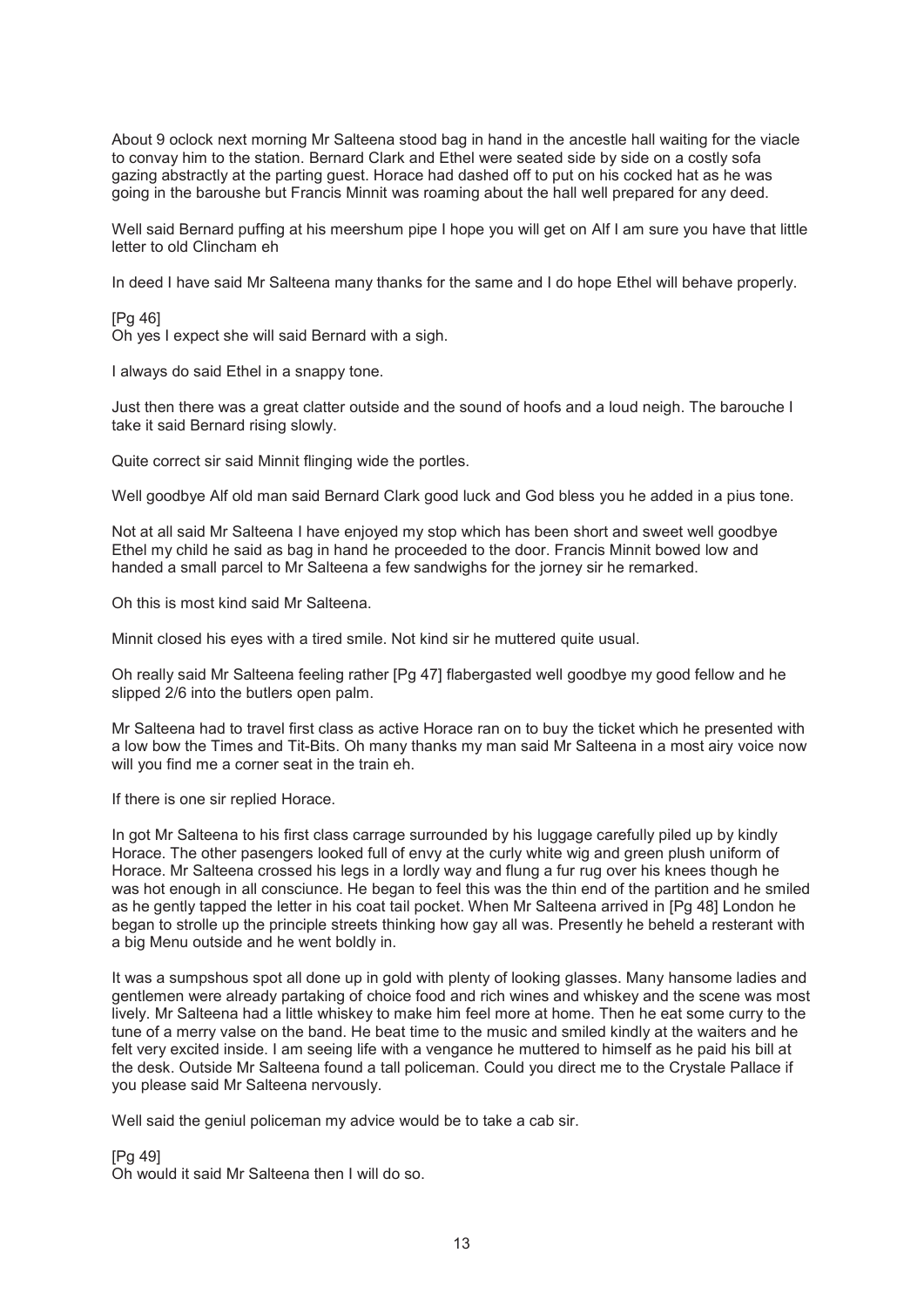He hailed a Hansome and got speedily in to the Crystal Palace he cried gaily and holding his bag on his knees he prepared to enjoy the sights of the Metropilis. It was a merry drive and all too soon the Palace heaved in view. Mr Salteena sprang out and paid the man and then he entered the wondrous edifice. His heart beat very fast as two huge men in gold braid flung open the doors. Inside was a lovely fountain in the middle and all round were little stalls where you could buy sweets and lemonade also scent handkerchiefs and many dainty articles. There were a lot of peaple but nobody very noteable.

At last after buying two bottles of scent and some rarther nice sweets which stuck to his teeth Mr Salteena beheld a wooden door on which was nailed a notice saying To the Privite Compartments.

Ah ha said Mr Salteena to himself this is [Pg 50] evidently my next move, and he gently pushed open the door straitening his top hat as he did so. Inside he found himself in a dimly lit passage with a thick and handsom carpet. Mr Salteena gazed round and beheld in the gloom a very superier gentleman in full evening dress who was reading a newspaper and warming his hands on the hot water pipes. Mr Salteena advanced on tiptoe and coughed gently as so far the gentleman had paid no attention. However at the second cough he raised his eyes in a weary fashion. do you want anything he asked in a most noble voice.

Mr Salteena got very flustered. Well I am seeking the Earl of Clincham he began in a trembly voice are you by any chance him he added most respectfully.

No not exacktly replied the other my name happens to be Edward Procurio. I am half italian and I am the Groom of the Chambers.

[Pg 51]

What chambers asked Mr Salteena blinking his eyes.

These said Edward Procurio waving a thin arm.

Mr Salteena then noticed several red doors with names of people on each one. Oh I see he said then perhaps you can tell me where the Earl of Clincham is to be found.

At the end of the passage fourth door down said Procurio tritely of course he may be out one never knows what they are up to.

I suppose not said Mr Salteena in an interested tone.

One can not gamble on anything really said Procurio returning to the hot water pipes though of course I know a lot more than most peaple about the inmates here.

What are the habbits of the Earl of Clincham said Mr Salteena.

Procurio gave a smile many and varius he replied I cant say much in my position [Pg 52] but one lives and learns. He heaved a sigh and shruged his shoulders.

Well good day said Mr Salteena feeling better for the chat.

Procurio nodded in silence as Mr Salteena trotted off down the passage. At last he came to a door labelled Clincham Earl of in big letters. With a beating heart Mr Salteena pulled the bell and the door swung open of its own accord. At the same moment a cheery voice rang out from the distance. Come in please I am in the study first door on left.

With a nervous bound Mr Salteena obeyd these directions and found himself in a small but handsome compartment done in dark green lether with crests on the chairs. Over the mantlepiece was hung the painting of a lady in a low neck looking quite the thing. By the desk was seated a tall man of 35 with very nice eyes of a twinkly nature and curly hair he wore a quite plain suit of palest grey but well [Pg 53]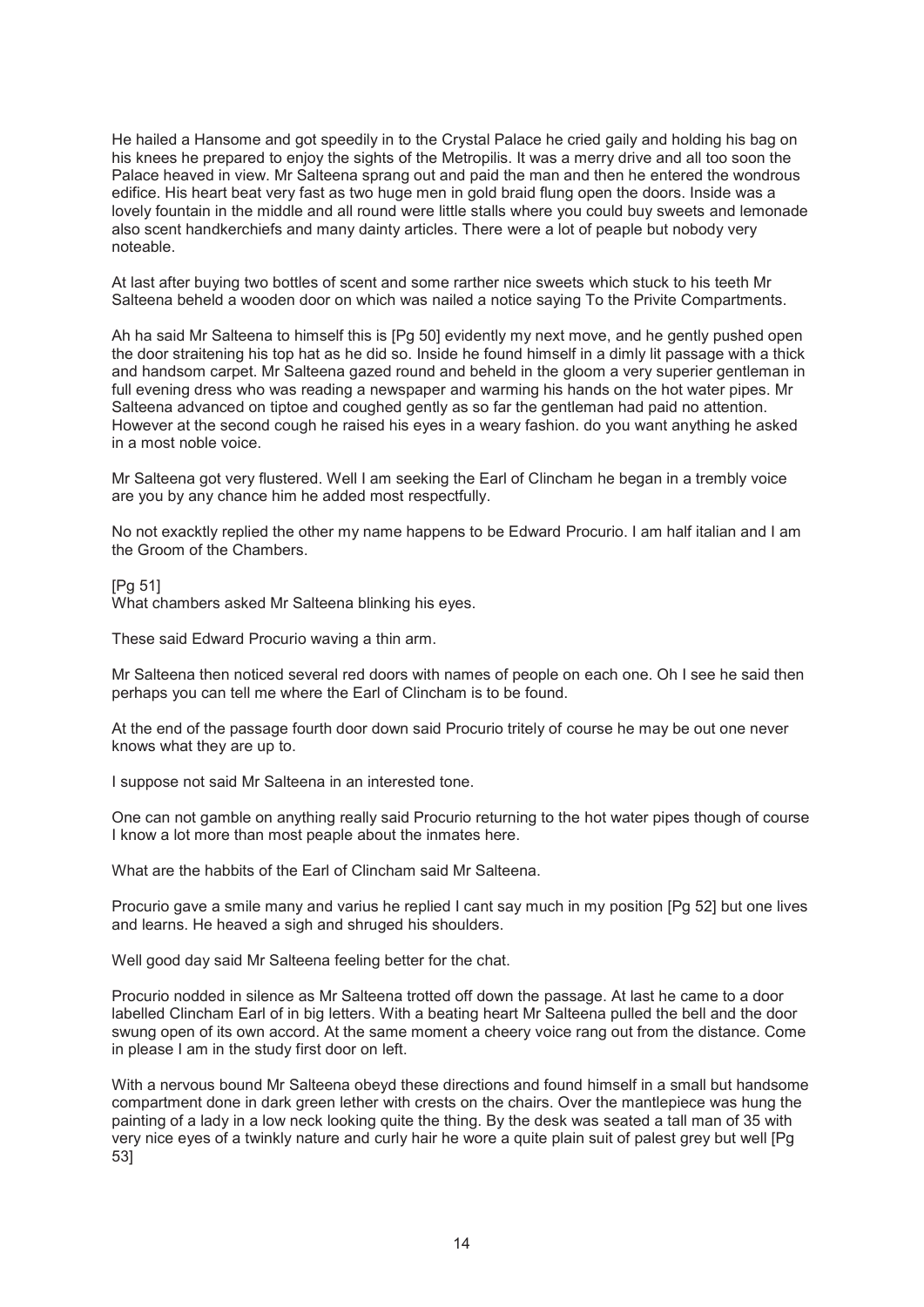made and on the table reposed a grey top hat which had evidently been on his head recently. He had a rose in his button hole also a signet ring.

Hullo said this pleasant fellow as Mr. Salteena was spell bound on mat.

Hullo your Lord Ship responded our hero bowing low and dropping his top hat do I adress the Earl of Clincham.

You do said the Earl with a homely smile and who do I adress eh.

Our hero bowed again Alfred Salteena he said in deep tones.

Oh I see said the kindly earl well come in my man and tell me who you are.

Mr Salteena seated himself gingerly on the edge of a crested chair.

To tell you the truth my Lord I am not anyone of import and I am not a gentleman as they say he ended getting very red and hot.

Have some whiskey said lord Clincham and he poured the liquid into a glass at his [Pg 54] elbow. Mr. Salteena lapped it up thankfully.

Well my man said the good natured earl what I say is what dose it matter we cant all be of the Blood royal can we.

No said Mr Salteena but I suppose you are.

Lord Clincham waved a careless hand. A small portion flows in my viens he said but it dose not worry me at all and after all he added piously at the Day of Judgement what will be the odds.

Mr Salteena heaved a sigh. I was thinking of this world he said.

Oh I see said the Earl but my own idear is that these things are as piffle before the wind.

Not being an earl I cant say answered our hero but may I beg you to read this letter my Lord. He produced Bernards note from his coat tails. The Earl of Clincham took it in his long fingers. This is what he read.

[Pg 55]

My dear Clincham

 The bearer of this letter is an old friend of mine not quite the right side of the blanket as they say in fact he is the son of a first rate butcher but his mother was a decent family called Hyssopps of the Glen so you see he is not so bad and is desireus of being the correct article. Could you rub him up a bit in Socierty ways. I dont know much details about him but no doubt he will supply all you need. I am keeping well and hope you are. I must run up to the Compartments one day and look you up.

> Yours as ever your faithfull friend Bernard Clark.

The Earl gave a slight cough and gazed at Mr Salteena thourghtfully.

Have you much money he asked and are you prepared to spend a good deal.

Oh yes quite gasped Mr Salteena I have plenty in the bank and £10 in ready gold in my purse.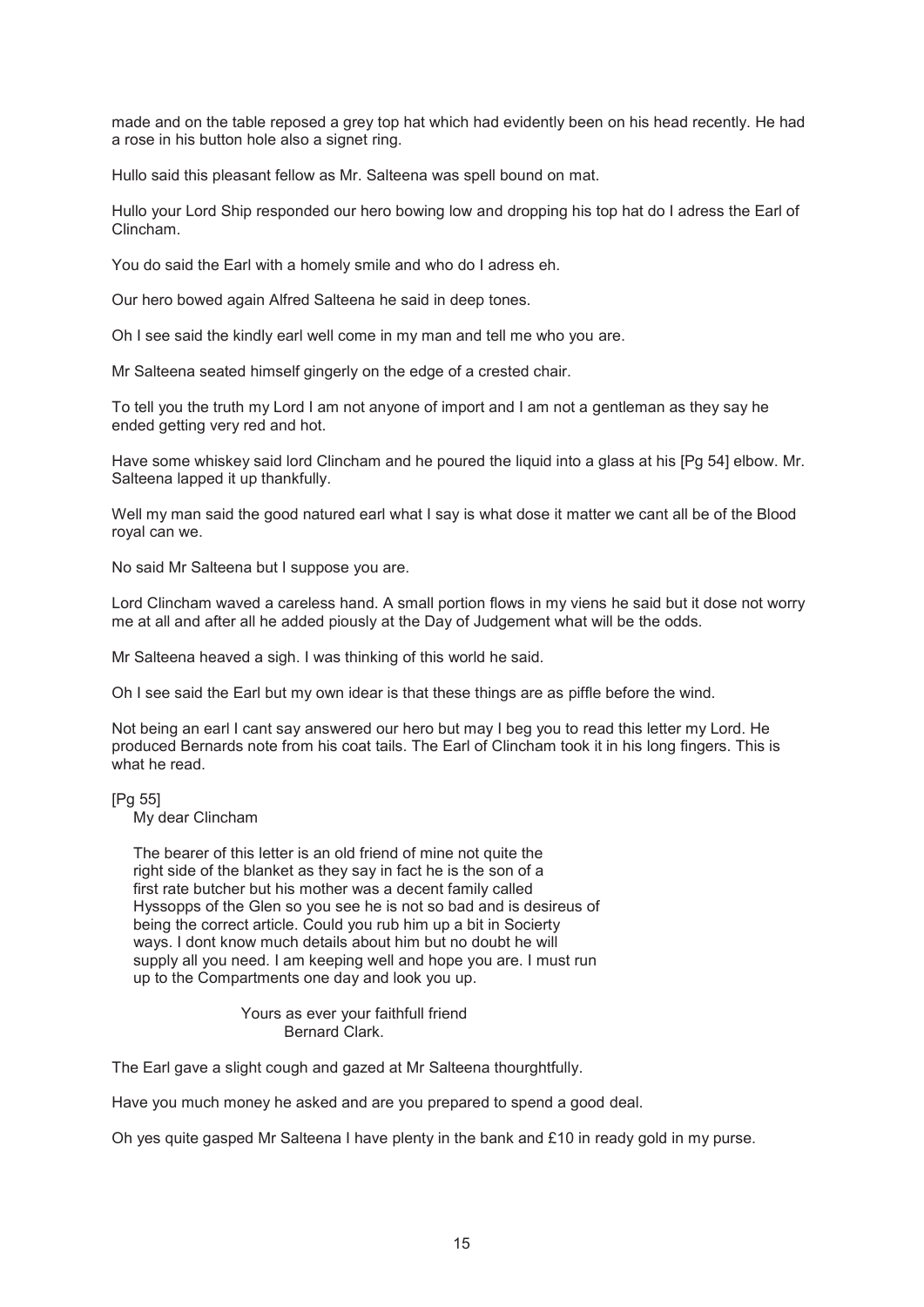#### [Pg 56]

You see these compartments are the haunts of the Aristockracy said the earl and they are kept going by peaple who have got something funny in their family and who want to be less mere if you can comprehend.

Indeed I can said Mr Salteena.

Personally I am a bit parshial to mere people said his Lordship but the point is that we charge a goodly sum for our training here but however if you cant pay you need not join.

I can and will proclaimed Mr Salteena and he placed a £10 note on the desk. His Lordship slipped it in his trouser pocket. It will be £42 before I have done with you he said but you can pay me here and there as convenient.

Oh thankyou cried Mr Salteena.

Not at all said the Earl and now to bissness. While here you will live in compartments in the basement known as Lower Range. You will get many hints from the Groom of the Chambers as to clothes and [Pg 57] ettiquett to menials. You will mix with me for grammer and I might take you out hunting or shooting sometimes to give you a few tips. Also I have lots of ladies partys which you will attend occasionally.

Mr Salteenas eyes flashed with excitement. I shall enjoy that he cried.

His Lordship coughed loudly. You may not marry while under instruction he said firmly.

Oh I shall not need to thankyou said Mr Salteena.

You must also decide on a profeshion said his Lordship as your instruction will vary according.

Could I be anything at Buckingham Pallace said Mr Salteena with flashing eyes.

Oh well I dont quite know said the noble earl but you might perhaps gallopp beside the royal baroushe if you care to try.

Oh indeed I should cried Mr Salteena I am very fond of fresh air and royalties.

Well said the earl with a knowing smile [Pg 58] I might arrange it with the prince of Wales who I am rarther intimate with.

Not really gasped Mr Salteena.

Dear me yes remarked the earl carelessly and if we decide for you to gallopp by the royal viacle you must be mesured for some plush knickerbockers at once.

Mr Salteena glanced at his rarther fat legs and sighed.

Well I must go out now and call on a few Dowigers said his Lordship picking up his elegent top hat. Well au revoir he added with a good french accent.

Adieu my Lord cried Mr Salteena not to be out done we meet anon I take it.

Not till tomorrow answered the earl you will now proceed to the lower regions where you will no doubt find tea. He nodded kindly and glided out in silence.

Here I will end my chapter.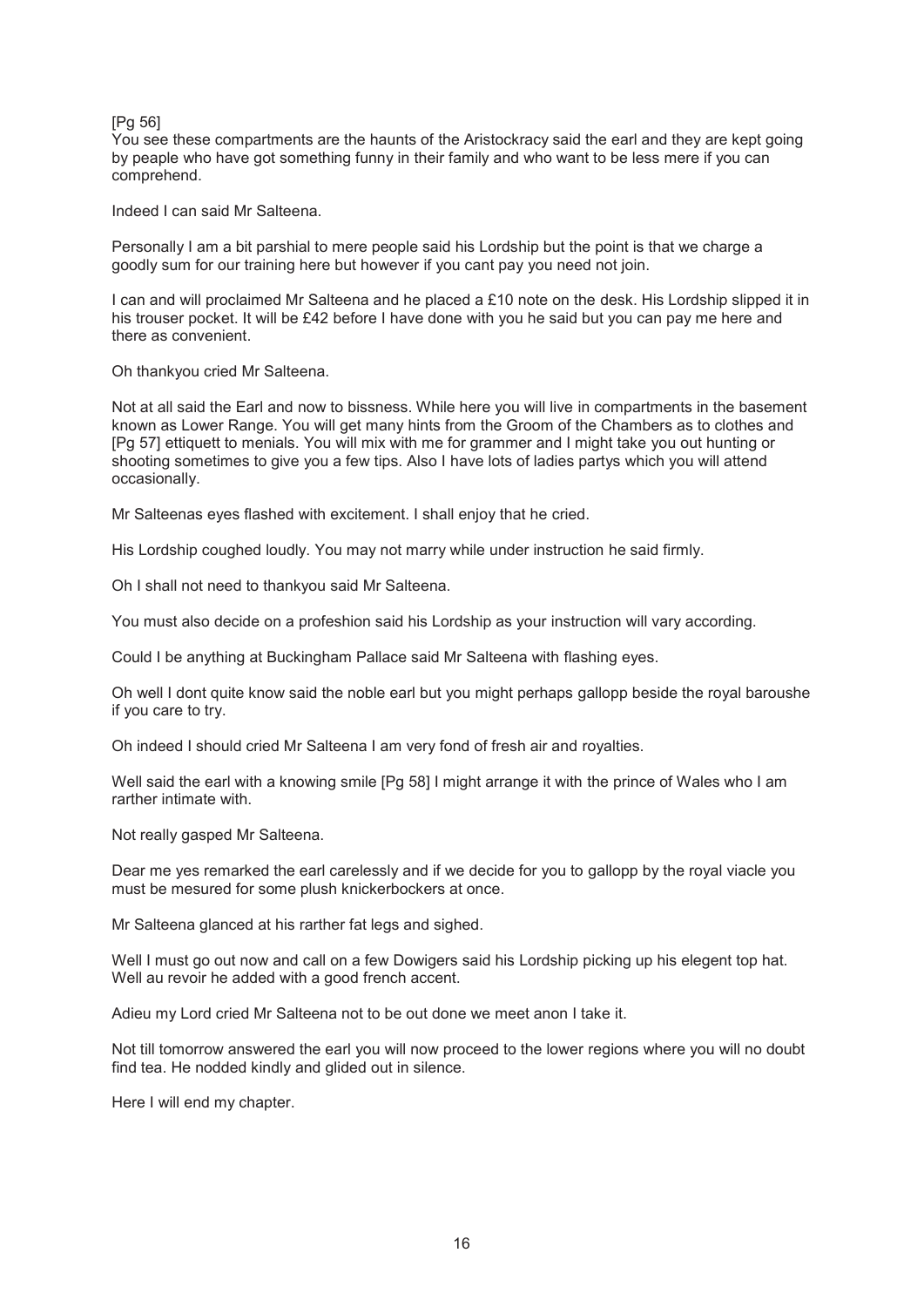## [Pg 59] CHAPTER 6

## HIGH LIFE

Mr Salteena awoke next morning in his small but pleasant room. It was done in green and white with Monagrams on the toilit set. He had a tiny white bed with a green quilt and a picture of the Nativaty and one of Windsor Castle on the walls. The sun was shining over all these things as Mr Salteena opened his sleepy eyes. Just then there was rat tat on the door. Come in called Mr Salteena and in came Edward Procurio ballancing a tray very cleverly. He looked most elegant with his shiny black hair and pale yellow face and half shut eyes. He smiled in a very mystearious and superier way as he placed the tray on Mr Salteenas pointed knees.

Your early beverage he announced and [Pg 60] began to pull up the blinds still smiling to himself.

Oh thankyou cried Mr Salteena feeling very towzld compared to this grand fellow. Then to his great supprise Procurio began to open the wardrobe and look at Mr Salteenas suits making italian exclamations under his breath. Mr Salteena dare not say a word so he swollowed his tea and eat a Marie biscuit hastilly. Presently Procurio advanced to the bed with a bright blue serge suit. Will you wear this today sir he asked quietly.

Oh certainly said Mr Salteena.

And a clean shirt would not come amiss said Procurio what about this pale blue and white stripe.

With pleashure replied Mr Salteena. So Procurio laid them out in neat array also a razer and brush for shaving. Then he opened a door saying This is the bath room shall I turn on hot or cold.

## [Pg 61]

I dont mind said Mr Salteena feeling very hot and ignorant.

It is best for you to decide sir said Procurio firmly.

Well I will try cold said Mr Salteena feeling it was more manly to say that. Procurio bowed and beat a retreat to the bath room. Then he returned and told Mr. Salteena that when he was washed he would find his breakfast in the sitting room. When Mr Salteena was dressed in his best blue suit and clean shirt he stroled into the sitting room where a gay canary was singing fit to burst in the window and a copple of doves cooing in a whicker cage. A cheery smell greeted him as Procurio glided in with some steaming coffie. Mr Salteena felt more at home and passed a few remarks about the weather. Procurio smiled and uncovered some lovely kidnys on toast and as he did so bent and whispered in Mr Salteenas ear you could have come in in your dressing gown.

## [Pg 62]

Mr Salteena gave a start. Oh can I he said ten thousand thanks.

Then Procurio passed out and Mr Salteena finnished his kidneys and chiruped to the birds and had a cigarette from a handsome purple box which he found on the desk. Then Procurio entered once more and with a bow said. His lordship is going to a levie this morning and thinks it might amuse you to go too. Could you be ready by 11 oclock.

Oh yes what fun said Mr Salteena have you any notion what a levie is my man.

Procurio gave a superier smile. It is a party given by the Queen to very superier peaple but this one is given by the Prince of Wales as the Queen is not quite her usual self today. It will be at Buckingham palace so you will drive with his lordship.

Mr Salteena was fearfully excited. What shall I weare he gasped.

Well of course you ought to have black satin knickerbockers and a hat with white [Pg 63] feathers also garters and a star or two.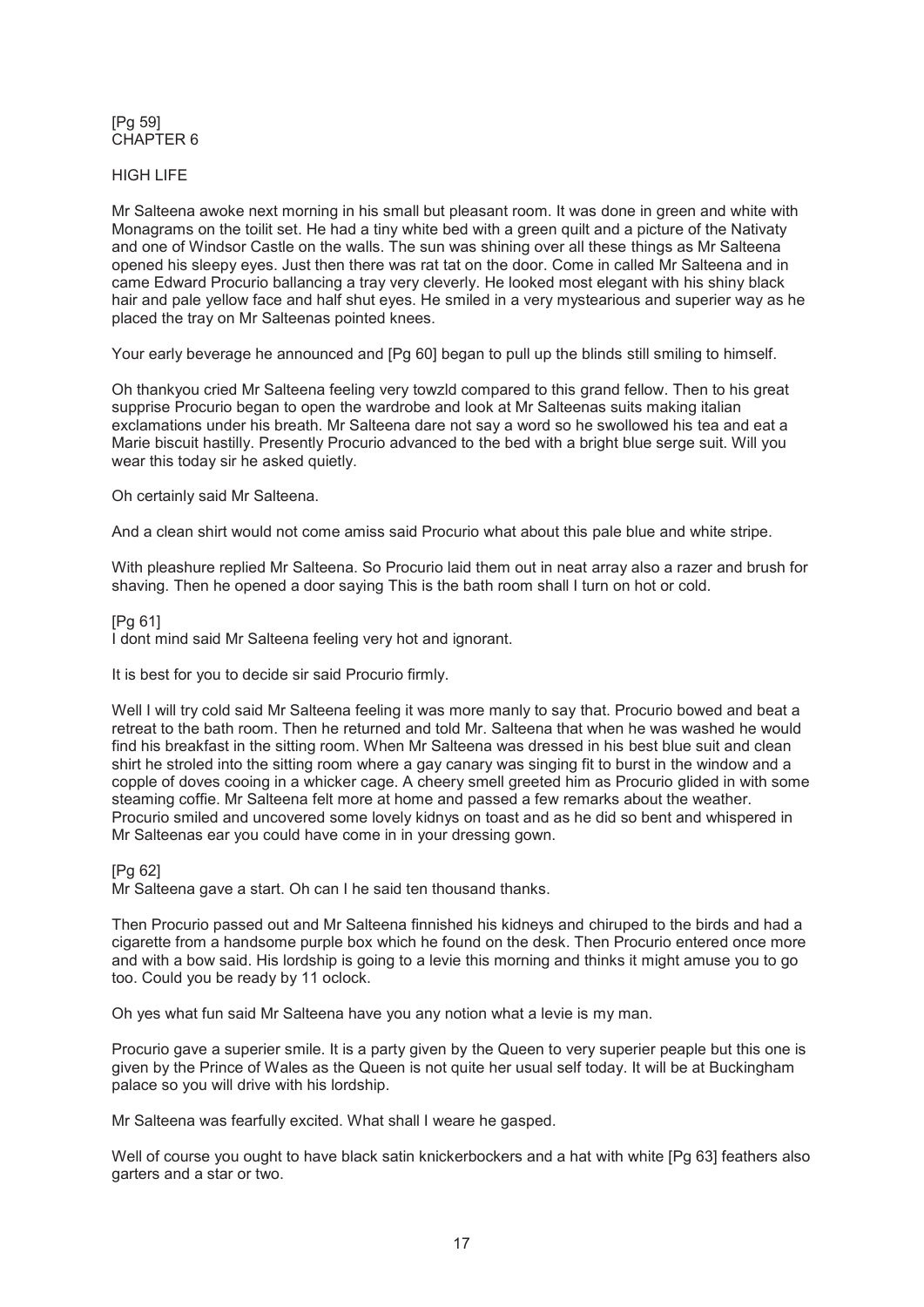You supprise me said Mr Salteena I have none of those articles.

Well said Procurio kindly his lordship will lend you his second best cocked hat as you are obliged to wear one and I think with a little thourght I might rig you up so as to pass muster.

Then they rumaged among Mr Salteenas things and Procurio got very intelligent and advised Mr Salteena to were his black evening suit and role up his trousers. He also lent him a pair of white silk stockings which he fastened tightly round his knees with red rosettes. Then he quickly cut out a star in silver paper and pinned it to his chest and also added a strip of red ribbon across his shirt front. Then Mr Salteena survayed himself in the glass. Is it a fancy dress party he asked.

No they always were that kind of thing but wait till you see his Lordship--if you are ready sir I will conduct you in.

#### [Pg 64]

Mr Salteena followed Procurio up countless stairs till they came to the Earls compartments and tapped on the bedroom door.

Come in cried a merry voice and in they strode.

I have done my best with Mr Salteena my lord I trust he will do the hat of course will make a deal of diffrence.

Mr Salteena bowed nervously wishing he had got correct knickerbockers as his trousers did not feel too firm in spite of the garters.

Not half bad cried the earl try on the hat Salteena it is on my bed. Mr Salteena placed it on his head and the feathers and gold braid became him very well but he felt very jellous of the earl who looked a sight for the gods. He had proper satin knickerbockers with diamond clasps and buckled shoes and black silk stockings which showed up his long fine legs. He had a floppy shirt of softist muslin with real lace collar and cuffs. A sword hung at [Pg 65] his side and a crimson sash was round his waist and a splendid cocked hat on his head. His blue eyes twinkled as he pulled on a pair of white kid gloves.

Well come on Salteena he cried and dont be nervus I will get you a pair of knickers tomorrow. Will you get a hansome Procurio.

Presently the earl and Mr Salteena were clattering away to Buckingham palace.

You wont mind if I introduce you as Lord Hyssops do you said the earl as he lit his pipe. You see you are sort of mixed up with the family so it wont matter and will look better.

So it would said Mr Salteena what do we do at the levie.

Oh we strole round and eat ices and champaigne and that kind of thing and sometimes there is a little music.

Is there any dancing asked Mr Salteena.

Well not always said the Earl.

I am glad of that said Mr Salteena I am [Pg 66] not so nimble as I was and my garters are a trifle tight.

Sometimes we talk about the laws and politics said the earl if Her Majesty is in that kind of a mood.

Just then the splendid edifice appeared in view and Mr Salteena licked his dry lips at sight of the vast crowd. All round were carrages full of costly peaple and outside the railings stood tall Life Guards keeping off the mere peaple who had gathered to watch the nobility clatter up. Lord Clincham began to bow right and left raising his cocked hat to his friends. There was a lot of laughter and friendly words as the cab finally drew up at the front door. Two tall life guards whisked open the doors and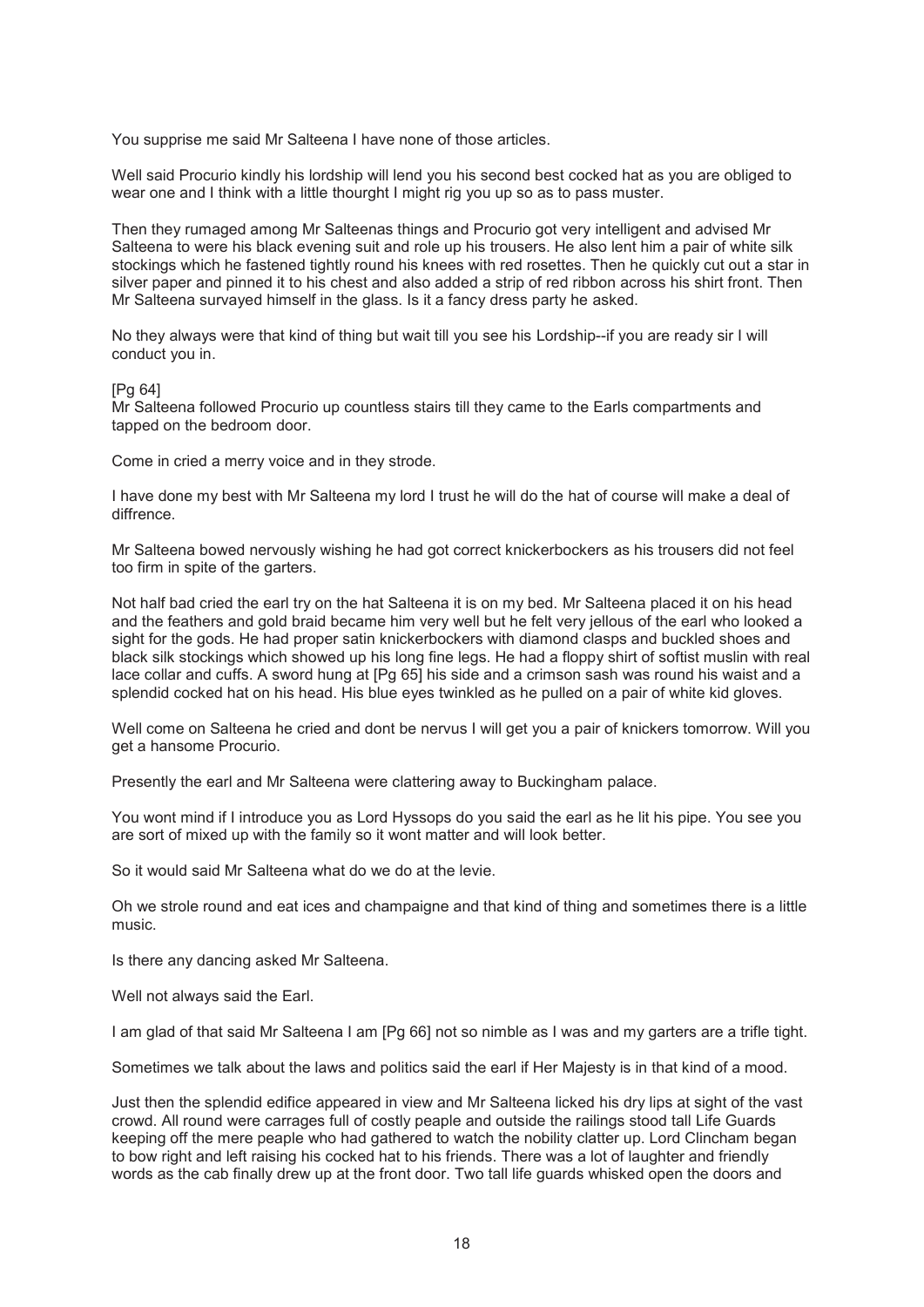one of them kindly tipped the cabman. Mr Salteena followed his lordship up the grand steps trying to feel as homely as he could. Then a splendid looking fellow in a red tunick and a sort of black velvit tam a [Pg 67] shanter stepped forward from the throng shouting what name please.

The Earl of Clincham and Lord Hyssops calmly replied the earl gently nudging Mr Salteena to act up. Mr Salteena nodded and blinked at the menial as much as to say all is well and then he and the earl hung up their cocked hats on two pegs. This way cried a deep voice and another menial apeared wearing stiff white britches top boots and a green velvit coat with a leather belt also a very shiny top hat. They followed this fellow down countless corridoors and finally came to big folding doors. The earl twiddled his mustache and slapped his leg with his white glove as calmly as could be. Mr Salteena purspired rarther hard and gave a hitch to his garters to make sure.

Then the portles divided and their names were shouted in chorus by countless domesticks. The sumshious room was packed with men of a noble nature dressed like the earl in satin knickerboccers etc and with [Pg 68] ladies of every hue with long trains and jewels by the dozen. You could hardly moove in the gay throng. Dukes were as nought as there were a good lot of princes and Arch Dukes as it was a very superier levie indeed. The earl and Mr Salteena struggled through the crowd till they came to a platform draped with white velvit. Here on a golden chair was seated the prince of Wales in a lovely ermine cloak and a small but costly crown. He was chatting quite genially with some of the crowd.

Up clambered the earl followed at top speed by Mr Salteena.

Hullo Clincham cried the Prince quite homely and not at all grand so glad you turned up--quite a squash eh.

A bit over powering your Highness said the earl who was quite used to all this may I introduce my friend Lord Hyssops he is staying with me so I thought I would bring him along if you dont mind Prince.

Not at all cried the genial prince looking [Pg 69] rarther supprised. Mr Salteena bowed so low he nearly fell off the platform and as the prince put out a hand Mr Salteena thought he had better kiss it. The Prince smiled kindly I am pleased to see you Lord Hyssops he said in a regal voice.

Then the Earl chipped in and how is the dear Queen he said reveruntly.

Not up to much said his Highness she feels the heat poor soul and he waved to a placard which said in large letters The Queen is indisposed.

Presently his Highness rose I think I will have a quiet glass of champaigne he said you come too Clincham and bring your friend the Diplomats are arriving and I am not much in the mood for deep talk I have already signed a dozen documents so I have done my duty.

They all went out by a private door and found themselves in a smaller but gorgous room. The Prince tapped on the table and instantly two menials in red tunics appeared. [Pg 70] Bring three glasses of champaigne commanded the prince and some ices he added majestikally. The goods appeared as if by majic and the prince drew out a cigar case and passed it round.

One grows weary of Court Life he remarked.

Ah yes agreed the earl.

It upsets me said the prince lapping up his strawberry ice all I want is peace and quiut and a little fun and here I am tied down to this life he said taking off his crown being royal has many painfull drawbacks.

True mused the Earl.

Silence fell and the strains of the band could be heard from the next room. Suddenly the prince gazed at Mr Salteena. Who did you say you were he asked in a puzzled tone.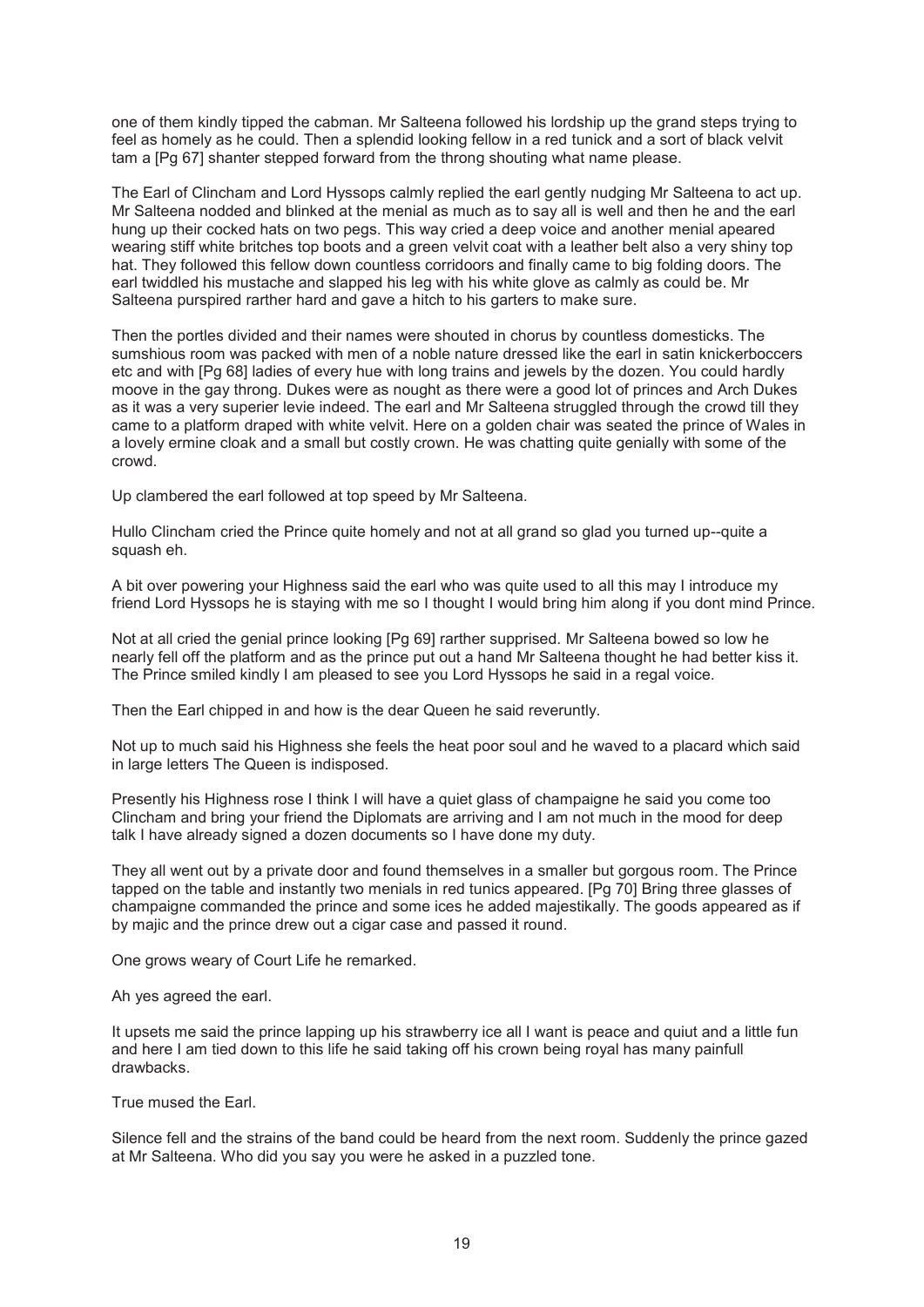Lord Hyssops responded our hero growing purple at the lie.

Well you are not a bit like the Lord [Pg 71] Hyssops I know replied the Prince could you explain matters.

Mr Salteena gazed helplessly at the earl who had grown very pale and seemed lost for the moment. However he quickly recovered.

He is quite alright really Prince he said His mother was called Miss Hyssops of the Glen.

Indeed said his royal Highness that sounds correct but who was your father eh.

Then Mr Salteena thourght he would not tell a lie so in trembly tones he muttered My poor father was but a butcher your Highness a very honest one I may add and passing rich he was called Domonic Salteena and my name is Alfred Salteena.

The Prince stroked his yellow beard and rarther admired Mr Salteena for his truthful utterance--Oh I see he said well why did you palm off on my menials as Lord Hyssops eh

Mr Salteena wiped his swetting brow but [Pg 72] the earl came to the rescue nobly. My fault entirely Prince he chimed in, as I was bringing him to this very supearier levie I thought it would be better to say he was of noble birth have I offended your Royal dignity.

Not much said the prince it was a laudible notion and perhaps I will ask Mr Salteena to one of my big balls some day.

Oh your Highness gasped our hero falling on one knee that would indeed be a treat.

I suppose Prince you have not got a job going at this palace for my friend asked the earl you see I am rubbing him up in socierty ways and he fancies court life as a professhon.

Oh dose he said the prince blinking his eyes well I might see.

I suggested if there was a vacency going he might try cantering after the royal barouche said the earl.

So he might said the prince I will speak [Pg 73] to the prime Minister about it and let you know.

Ten thousand thanks cried Mr Salteena bowing low.

Well now I must get along back to the levie announced the prince putting on his crown I have booked a valse with the Arch duchess of Greenwich and this is her favorite tune. So saying they issued back to the big room where the nobility were whirling gaily roand the more searious peaple such as the prime minister and the admirals etc were eating ices and talking passionately about the laws in a low undertone.

The earl was soon mingling gaily in a set of lancers but Mr Salteena dare not because of his trousers. However he sat on a velvit chair and quite enjoyed over hearing the intelligent conversation of the prime minister. And now we will leave our hero enjoying his glimpse of high life and return to Ethel Monticue.

[Pg 74] CHAPTER 7

#### BERNARDS IDEAR

After Mr Salteena had departed Bernard Clark thourght he would show Ethel over his house so they spent a merry morning so doing. Ethel passed bright remarks on all the rooms and Bernard thourght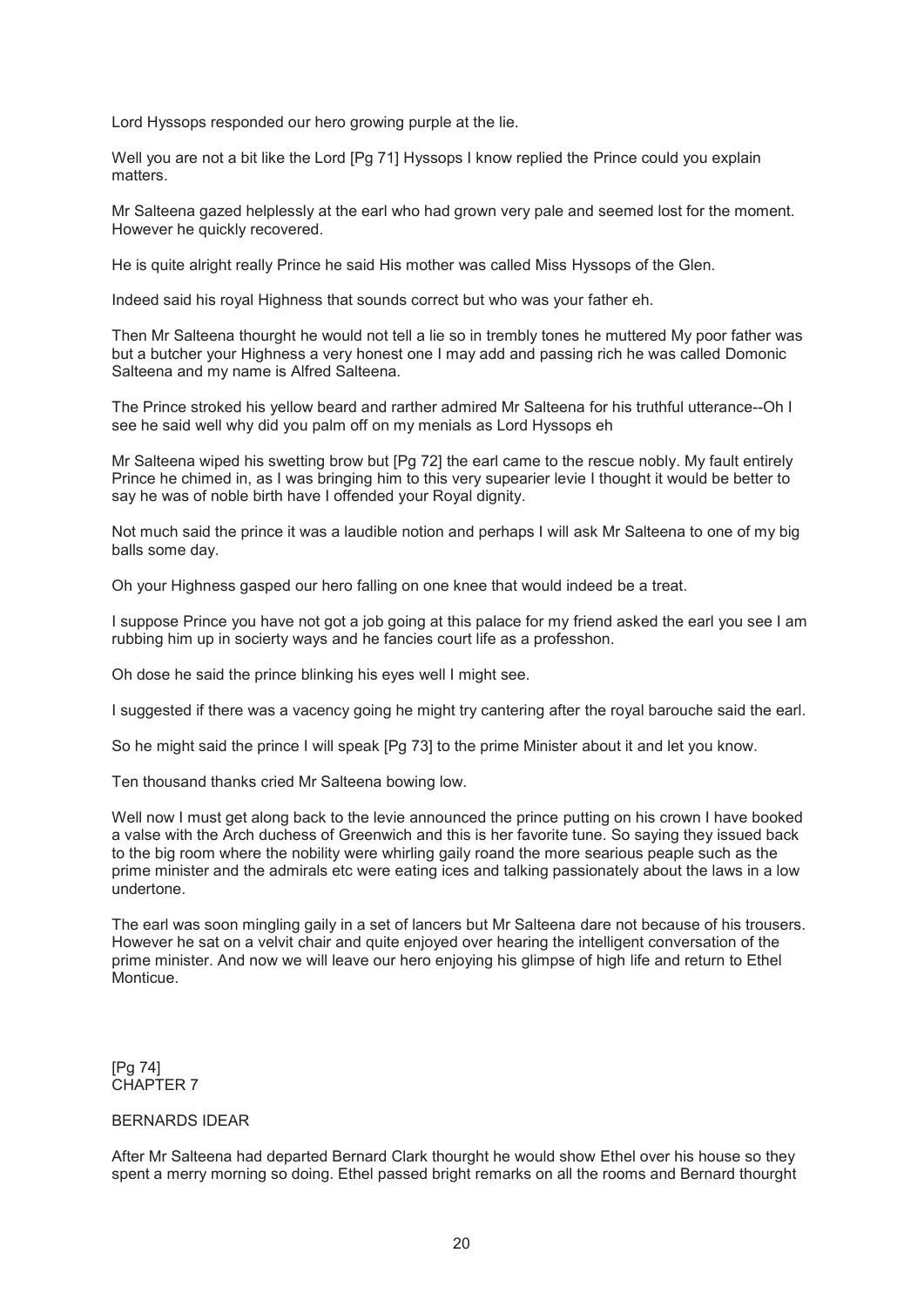she was most pretty and Ethel began to be a bit excited. After a lovly lunch they sat in the gloomy hall and Ethel began to feel very glad Mr Salteena was not there. Suddenly Bernard lit his pipe I was thinking he said passionately what about going up to London for a weeks Gaierty.

Who inquired Ethel in a low tone.

You and me said Bernard I know of several splendid hotels and we could go to theaters and parties and enjoy ourselves to the full.

[Pg 75]

So we could what an idear cried Ethel.

So the merry plan was all arranged and they spent the afternoon in packing there trunks. Next day they were all ready in the hall when the handsome viacle once more clattered up. Ethel had on her blue velvit get up and a sweet new hat and plenty of ruge on her face and looked quite a seemly counterpart for Bernard who was arrayed in a white and shiny mackintosh top boots and a well brushed top hat tied on to him with a bit of black elastick.

Well goodbye Minnit he cried to the somber butler take care of your gout and the silver and I will pay your wages when I come back.

Thankyou kindly sir murmured Minnit when may I expect your return.

Oh well I will wire he said and dashed doun the steps.

Ethel followed with small lady like steps having bowed perlitely to Minnit who closed his eyes in acknowlegment of her kindness.

#### [Pg 76]

The sun was shining and Ethel had the feeling of going to a very jolly party and felt so sorry for all the passers by who were not going to London with Bernard.

Arrived in the gay city Bernard hailed a eab to the manner born and got in followed by Ethel. Kindly drive us to the Gaierty Hotel he cried in a firm tone. The cabman waved his whip and off they dashed.

We shall be highly comfortable and select at the Gaierty said Bernard and he thourght to himself how lovly it would be if he was married to Ethel. He blushed a deep shade at his own thourghts and gave a side long glance at Ethel who was gazing out of the window. Well one never knows he murmerd to himself and as one of the poets says great events from trivil causes springs.

Just then they stopped at the gay hotel and Ethel was spellbound at the size of the big hall--Bernard poked his head into the window of the pay desk. Have you a coupple [Pg 77] of bedrooms for self and young lady he enquired in a lordly way.

A very handsome lady with golden hair and a lace apron glanced at a book and hastilly replied Oh yes sir two beauties on the 1st floor number 9 and 10.

Thankyou said Bernard we will go up if you have no objection.

None whatever sir said the genial lady the beds are well aired and the view is quite pleasant.

Come along Ethel cried Bernard this sounds alright eh.

Oh quite said Ethel with a beaming smile.

They went upstairs and entered number 9 a very fine compartment with a large douny bed and white doors with glass handles leading into number 10 an equally dainty room but a trifle smaller.

Which will you have Ethel asked Bernard.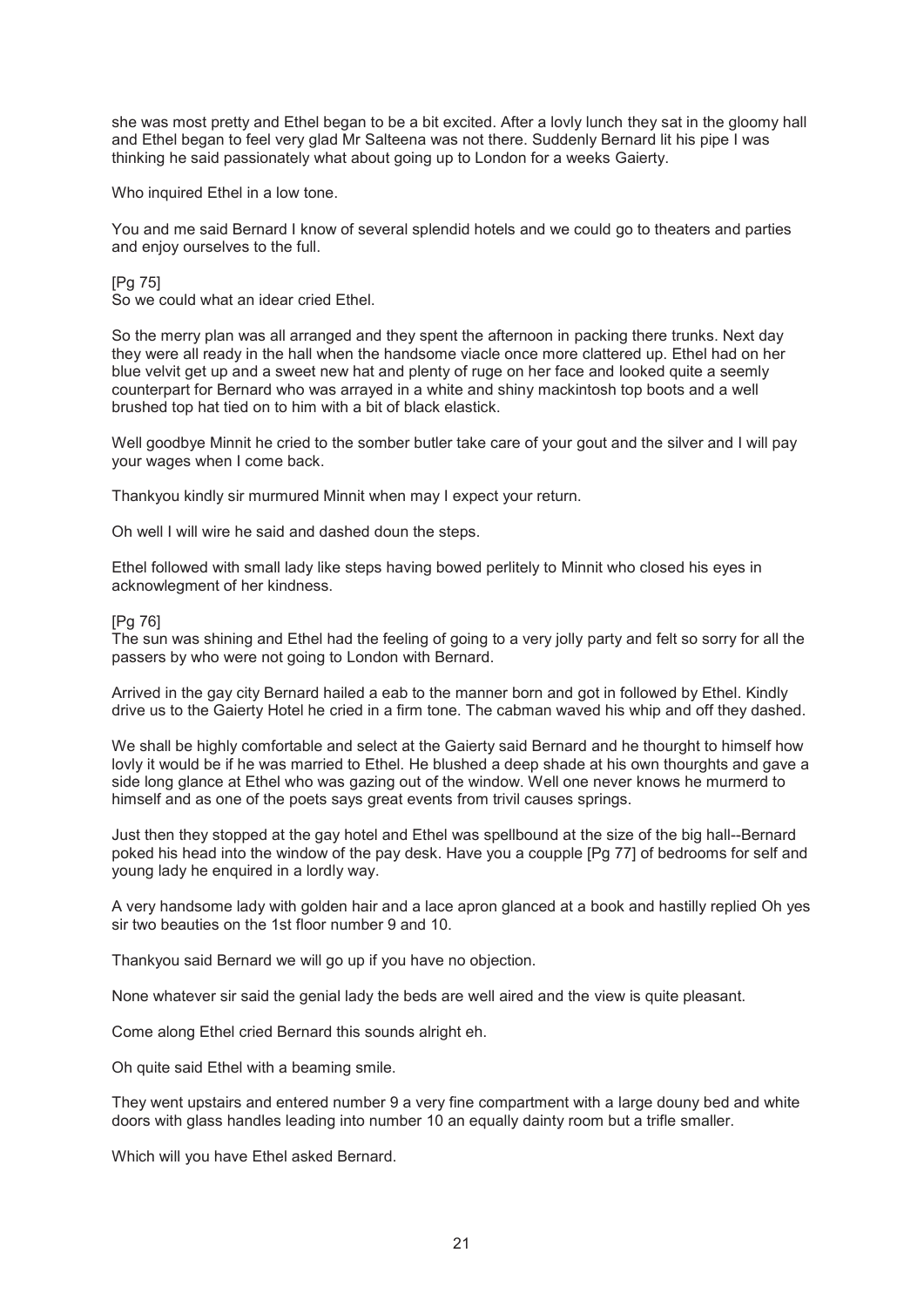Oh well I would rarther you settled it [Pg 78] said Ethel. I am willing to abide by your choice.

The best shall be yours then said Bernard bowing gallantly and pointing to the biggest room.

Ethel blushed at his speaking look. I shall be quite lost in that huge bed she added to hide her embarassment.

Yes I expect you will said Bernard and now what about a little table d'ote followed by a theater.

Oh yes cried Ethel and downstairs they went.

[Pg 79] CHAPTER 8

A GAY CALL

I tell you what Ethel said Bernard Clark about a week later we might go and pay a call on my pal the Earl of Clincham.

Oh do lets cried Ethel who was game for any new adventure I would dearly love to meet his lordship.

Bernard gave a frown of jellousy at her rarther mere words.

Well dress in your best he muttered.

Ethel skipped into her bedroom and arrayd herself in a grass green muslin of decent cut a lace scarf long faun colored kid gloves and a muslin hat to correspond. She carried a parasole in one hand also a green silk bag containing a few stray hair pins a clean handkerchief five shillings and a pot of ruge in case. She looked a dainty vishen [Pg 80] with her fair hair waving in the breeze and Bernard bit his lips rarther hard for he could hardly contain himself and felt he must marry Ethel soon. He looked a handsome sight himself in some exquisite white trousers with a silk shirt and a pale blue blazer belt and cap. He wore this in honour of the earl who had been to Cambridge in his youth and so had Bernard Clark.

At last they found themselves in the entrance hall of the Crystale palace and speedily made their way to the privite compartments. Edward Procurio was walking up and down the passage looking dark and mystearious as usual.

Is His Lordship at home cried Bernard Clark cheerily.

Which one asked Procurio many lords live here he said scornfully.

Well I mean the Earl of Clincham said Bernard.

Oh yes he is in responded Procurio and to the best of my belief giving a party.

[Pg 81]

Indeed ejaculated Bernard we have come in the nick of time Ethel he added. Yes said Ethel in an excited tone.

Then they pealed on the bell and the door flew open. Sounds of laughter and comic songs issued from the abode and in a second they were in the crowded drawing room. It was packed with all the Elite and a stout duchess with a good natured face was singing a lively song and causing much merriment. The earl strode forward at sight of two new comers. Hullo Bernard old boy he cried this is a pleasure and who have you got with you he added glancing at Ethel.

Oh this is Miss Monticue said Bernard shall I introduce you----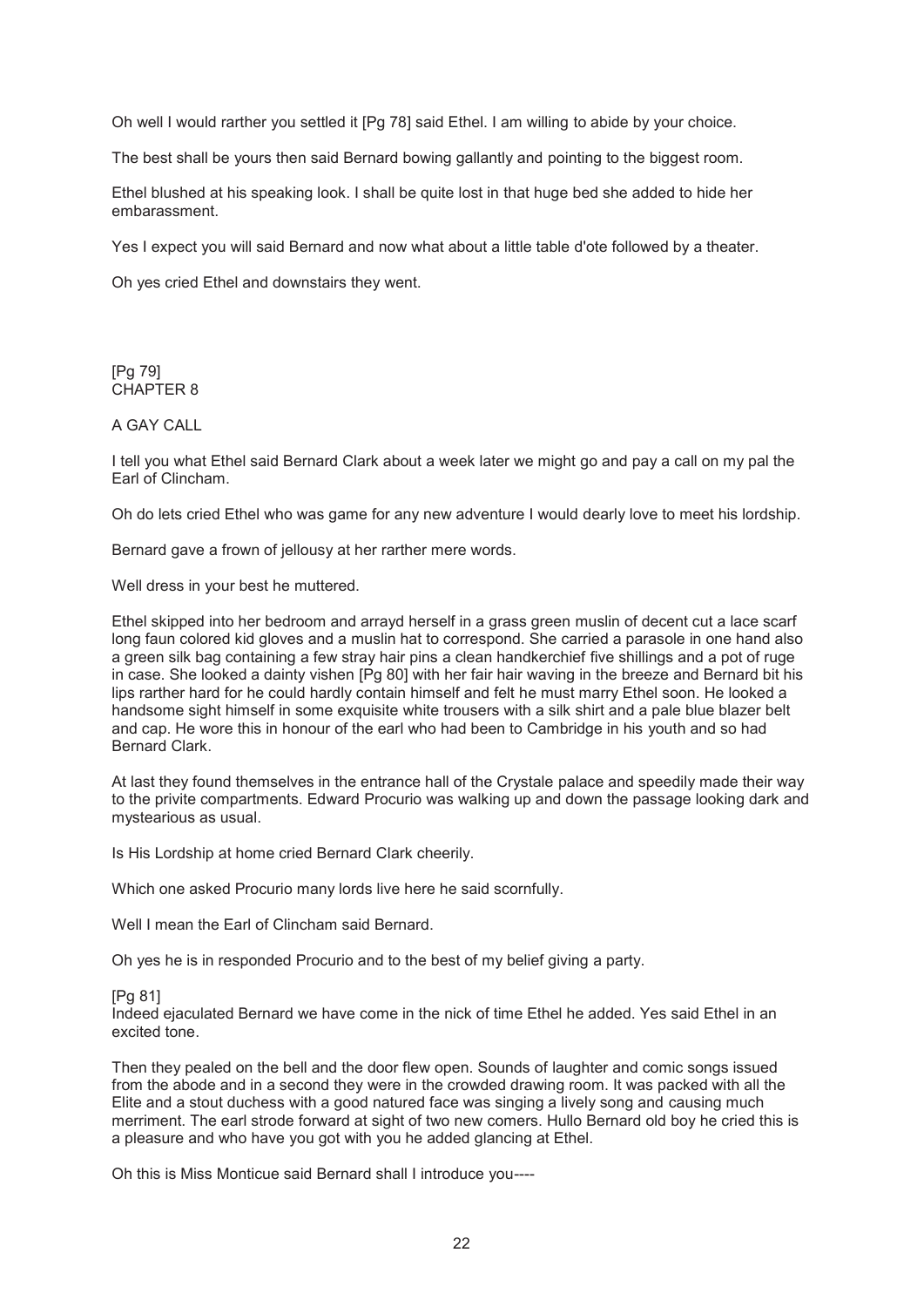If you will be so good said the Earl in an affable tone and Bernard hastily performed the right. Ethel began a bright conversatiun while Bernard stroled off to see if he could find any friends amid the throng.

[Pg 82]

What pleasant compartments you have cried Ethel in rarther a socierty tone.

Fairly so so responded the Earl do you lire in London he added in a loud tone as someone was playing a very difficult peice on the piano.

Well no I dont said Ethel my home is really in Northumberland but I am at present stopping with Mr Clark at the Gaierty Hotel she continud in a somewhat showing off tone.

Oh I see said the earl well shall I introduce you to a few of my friends.

Of please do said Ethel with a dainty blow at her nose.

The earl disserppeard into the madding crowd and presently came back with a middle aged gentleman. This is Lord Hyssops he said my friend Miss Monticue he added genially.

Ethel turned a dull yellaw. Lord Hyssops she said in a faint voice why it is Mr Salteena I know him well.

[Pg 83]

Hush cried the Earl it is a title bestowd recently by my friend the Prince of Wales.

Yes indeed murmered Mr Salteena deeply flabbergasted by the ready wit of the earl.

Oh indeed said Ethel in a peevish tone well how do you come to be here.

I am stopping with his Lordship said Mr Salteena and have a set of compartments in the basement so there.

I dont care said huffy Ethel I am in handsome rooms at the Gaierty.

Nothing could be nicer I am sure struck in the earl what do you say Hyssops eh.

Doubtless it is charming said Mr Salteena who was wanting peace tell me Ethel how did you leave Bernard.

I have not left him said Ethel in an annoying voice I am stopping with him at the gaierty and we have been to lots of theaters and dances.

Well I am glad you are enjoying yourself said Mr Salteena kindly you had been looking pale of late.

[Pg 84]

No wonder in your stuffy domain cried Ethel well have you got any more friends she added turning to the earl.

Well I will see said the obliging earl and he once more disapeared.

I dont know why you should turn against me Ethel said Mr Salteena in a low tone.

Ethel patted her hair and looked very sneery. Well I call it very mystearious you going off and getting a title said Ethel and I think our friendship had better stop as no doubt you will soon be marrying a duchess or something.

Not at all said Mr Salteena you must know Ethel he said blushing a deep red I always wished to marry you some fine day.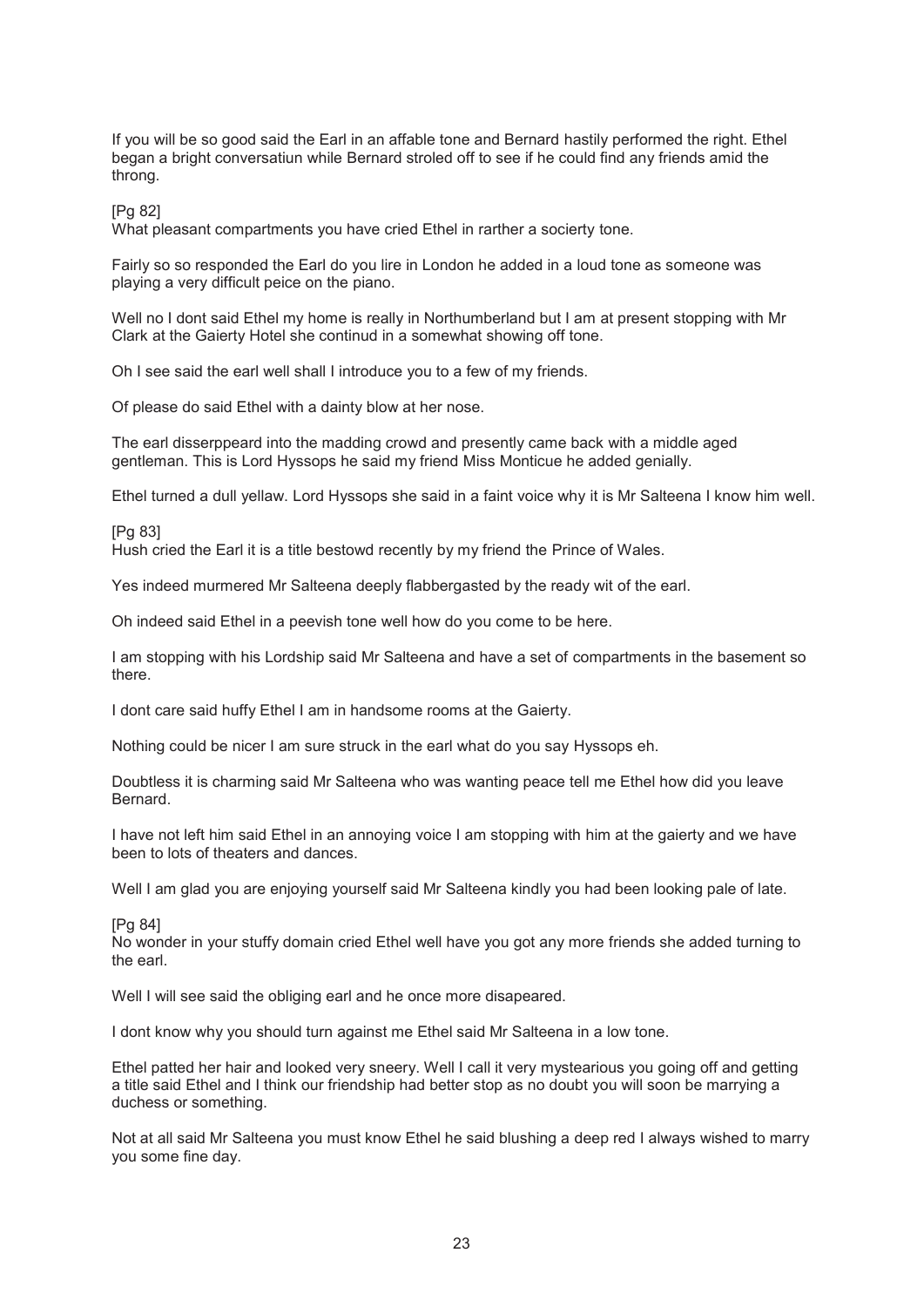This is news to me cried Ethel still peevish.

But not to me murmered Mr Salteena and his voice trembled in his chest. I may add that I have always loved you and now I seem to do so madly he added passionately.

[Pg 85] But I dont love you responded Ethel.

But if you married me you might get to said Mr Salteena.

I think not replied Ethel and all the same it is very kind of you to ask me and she smiled more nicely at him.

This is agony cried Mr Salteena clutching hold of a table my life will be sour grapes and ashes without you.

Be a man said Ethel in a gentle whisper and I shall always think of you in a warm manner.

Well half a loaf is better than no bread responded Mr Salteena in a gloomy voice and just then the earl reappeard with a very brisk lady in a tight silk dress whose name was called Lady Gay Finchling and her husband was a General but had been dead a few years. So this is Miss Monticue she began in a rarther high voice. Oh yes said Ethel and Mr Salteena wiped the foaming dew from his forehead. Little did Lady [Pg 86] Gay Finchling guess she had just disturbed a proposal of marrage.

The Earl chimed into the conversation now and again and Lady Gay Finchling told several rarther witty stories to enliven the party. Then Bernard Clark came up and said they had better be going.

Well goodbye Clincham he said I must say I have enjoyed this party most rechauffie I call it dont you **Ethel** 

Most cried Ethel I suppose you often come she added in a tone of envy to Lady Gay Finchling.

Pretty often said Lady G. F. well goodbye as I see you are in a hurry to be off and she dashed off towards the refreshment place.

Goodbye Ethel said poor Mr Salteena in a spasam and he seized hold of her hand you will one day rue your wicked words farewell he repeated emphatically.

Oh well goodbye said Ethel in a vage tone and then turning to the earl she said [Pg 87] I have enjoyed myself very much thankyou.

Please dont mention it cried the earl well goodbye Bernard he added I shall look you up some day at your hotel.

Yes do muttered Bernard always welcome Clincham old boy he added placing his blue crickit cap on his head and so saying he and Ethel left the gay scene and once more oozed fourth into the streets of London.

[Pg 88] CHAPTER 9

#### A PROPOSALE

Next morning while imbibing his morning tea beneath his pink silken quilt Bernard decided he must marry Ethel with no more delay. I love the girl he said to himself and she must be mine but I somehow feel I can not propose in London it would not be seemly in the city of London. We must go for a day in the country and when surrounded by the gay twittering of the birds and the smell of the cows I will lay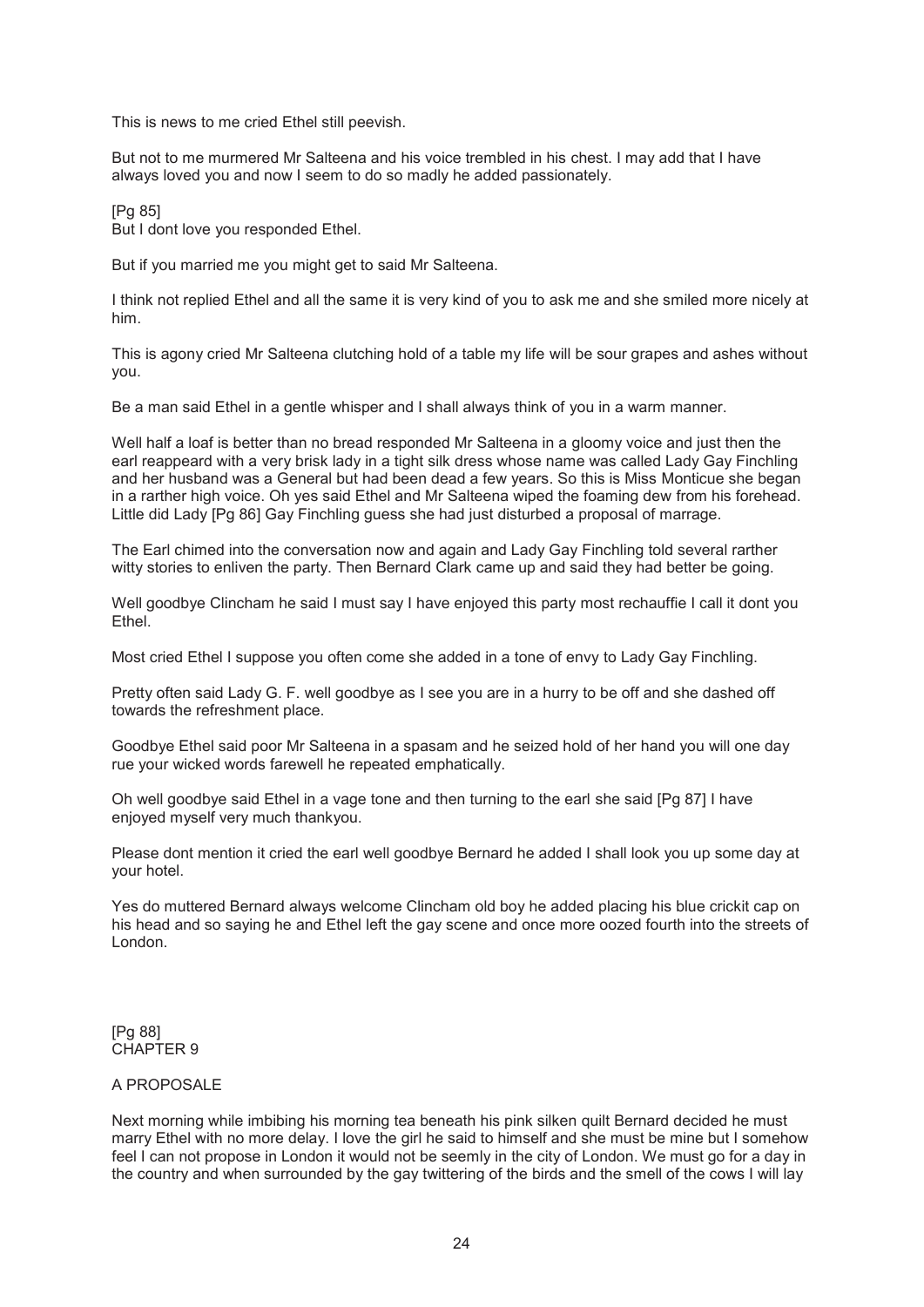my suit at her feet and he waved his arm wildly at the gay thought. Then he sprang from bed and gave a rat tat at Ethels door.

Are you up my dear he called.

Well not quite said Ethel hastilly jumping from her downy nest.

Be quick cried Bernard I have a plan to [Pg 89] spend a day near Windsor Castle and we will take our lunch and spend a happy day.

Oh Hurrah shouted Ethel I shall soon be ready as I had my bath last night so wont wash very much now.

No dont said Bernard and added in a rarther fervent tone through the chink of the door you are fresher than the rose my dear no soap could make you fairer.

Then he dashed off very embarrased to dress. Ethel blushed and felt a bit excited as she heard the words and she put on a new white muslin dress in a fit of high spirits. She looked very beautifull with some red roses in her hat and the dainty red ruge in her cheeks looked quite the thing. Bernard heaved a sigh and his eyes flashed as he beheld her and Ethel thorght to herself what a fine type of manhood he reprisented with his nice thin legs in pale broun trousers and well fitting spats and a red rose in his button hole and rarther a sporting cap which gave him a great air [Pg 90] with its quaint check and little flaps to pull down if necesarry. Off they started the envy of all the waiters.

They arrived at Windsor very hot from the jorney and Bernard at once hired a boat to row his beloved up the river. Ethel could not row but she much enjoyed seeing the tough sunburnt arms of Bernard tugging at the oars as she lay among the rich cushons of the dainty boat. She had a rarther lazy nature but Bernard did not know of this. However he soon got dog tired and sugested lunch by the mossy bank.

Oh yes said Ethel quickly opening the sparkling champaigne.

Dont spill any cried Bernard as he carved some chicken.

They eat and drank deeply of the charming viands ending up with merangs and choclates.

Let us now bask under the spreading trees said Bernard in a passiunate tone.

Oh yes lets said Ethel and she opened her [Pg 91] dainty parasole and sank down upon the long green grass. She closed her eyes but she was far from asleep. Bernard sat beside her in profound silence gazing at her pink face and long wavy eye lashes. He puffed at his pipe for some moments while the larks gaily caroled in the blue sky. Then he edged a trifle closer to Ethels form.

Ethel he murmured in a trembly voice.

Oh what is it said Ethel hastily sitting up.

Words fail me ejaculated Bernard horsly my passion for you is intense he added fervently. It has grown day and night since I first beheld you.

Oh said Ethel in supprise I am not prepared for this and she lent back against the trunk of the tree.

Bernard placed one arm tightly round her. When will you marry me Ethel he uttered you must be my wife it has come to that I love you so intensly that if you say no I shall perforce dash my body to the [Pg 92] brink of yon muddy river he panted wildly.

Oh dont do that implored Ethel breathing rarther hard.

Then say you love me he cried.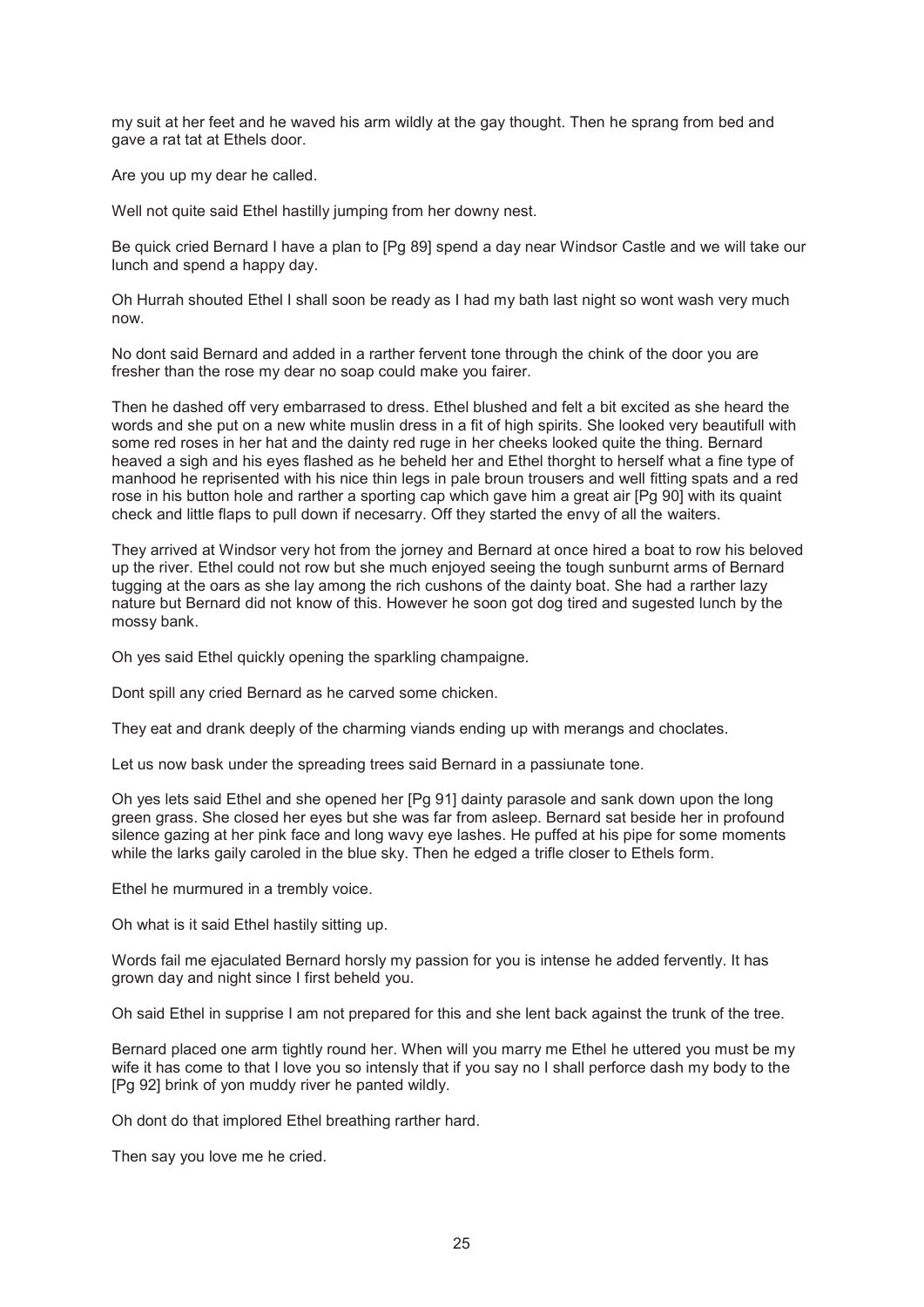Oh Bernard she sighed fervently I certinly love you madly you are to me like a Heathen god she cried looking at his manly form and handsome flashing face I will indeed marry you.

How soon gasped Bernard gazing at her intensly.

As soon as possible said Ethel gently closing her eyes.

My Darling whispered Bernard and he seiezed her in his arms we will be marrid next week.

Oh Bernard muttered Ethel this is so sudden.

No no cried Bernard and taking the bull by both horns he kissed her violently on her dainty face. My bride to be he murmered several times.

[Pg 93]

Ethel trembled with joy as she heard the mistick words.

Oh Bernard she said little did I ever dream of such as this and she suddenly fainted into his out stretched arms.

Oh I say gasped Bernard and laying the dainty burden on the grass he dashed to the waters edge and got a cup full of the fragrant river to pour on his true loves pallid brow.

She soon came to and looked up with a sickly smile Take me back to the Gaierty hotel she whispered faintly.

With plesure my darling said Bernard I will just pack up our viands ere I unloose the boat.

Ethel felt better after a few drops of champagne and began to tidy her hair while Bernard packed the remains of the food. Then arm in arm they tottered to the boat.

I trust you have not got an illness my darling murmured Bernard as he helped her in.

[Pg 94]

Oh no I am very strong said Ethel I fainted from joy she added to explain matters.

Oh I see said Bernard handing her a cushon well some people do he added kindly and so saying they rowed down the dark stream now flowing silently beneath a golden moon. All was silent as the lovers glided home with joy in their hearts and radiunce on their faces only the sound of the mystearious water lapping against the frail vessel broke the monotony of the night.

So I will end my chapter.

[Pg 95] CHAPTER 10

#### PREPARING FOR THE FRAY

The next few days were indeed bussy for Ethel and Bernard. First of all Ethel got some dainty pink note paper with silver crest on it and sent out invitations in the following terms to all their frends.

 Miss Ethel Monticue will be married to Mr Bernard Clark at Westminster Abbey on June 10th. Your company is requested there at 2-30 sharp and afterwards for refreshment at the Gaierty Hotel. R.S.V.P.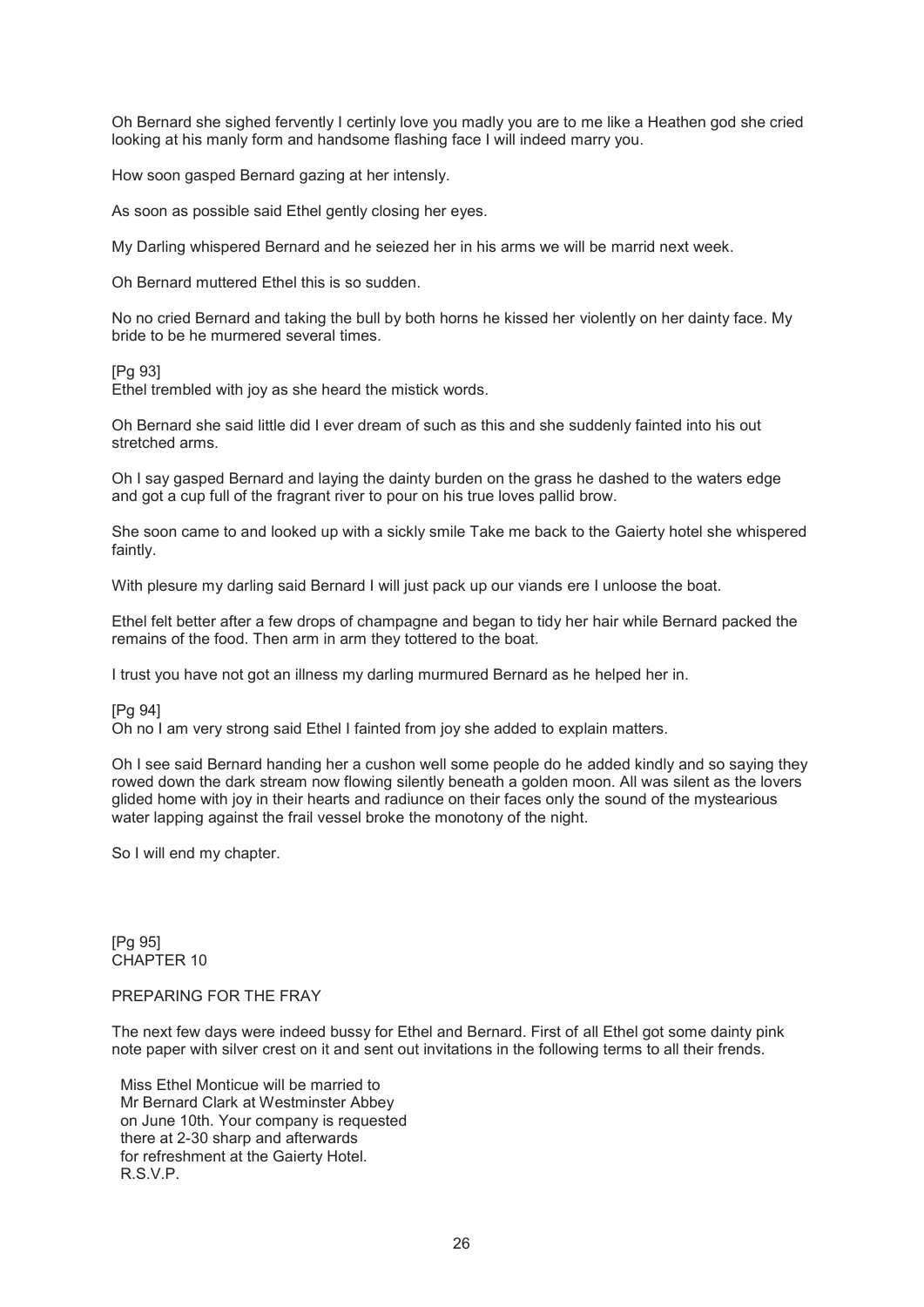Having posted heaps of these and got several replies Ethel began to order her wedding dress which cost a good bit. She chose a rich satin with a humped pattern of gold on the pure white and it had a long train [Pg 96] edged with Airum lilies. Her veil was of pure lace with a crown of orange blossum. Her bouquett she ordered to be of white dog daisies St. Joseph lilies and orange blossums tied up with pale blue satin ribbon.

You will indeed be a charming spectacle my darling gasped Bernard as they left the shop. Then they drove to the tailor where Bernard ordered an elligant black suit with coat tails lined with crimson satin and a pale lavender tie and an opera hat of the same hue and he intended to wear violets in his buttonholes also his best white spats diamond studs and a few extras of costly air. They both ordered a lot of new clothes besides and Bernard gave Ethel a very huge tara made of rubies and diamonds also two rich bracelets and Ethel gave him a bran new trunk of shiny green leather. The earl of Clincham sent a charming gift of some hem stitched sheets edged with real lace and a photo of himself in a striking attitude. [Pg 97] Mr Salteena sent Ethel a bible with a few pious words of advice and regret and he sent Bernard a very handy little camp stool. Ethels parents were too poor to come so far but her Mother sent her a gold watch which did not go but had been some years in the family and her father provided a cheque for £2 and promised to send her a darling little baby calf when ready. Then they ordered the most splendid refreshments they had tea and coffie and sparkling wines to drink also a lovly wedding cake of great height with a sugar angel at the top holding a sword made of almond paste. They had countless cakes besides also ices jelly merangs jam tarts with plenty of jam on each some cold tongue some ham with salid and a pig's head done up in a wondrous manner. Ethel could hardly contain herself as she gazed at the sumpshious repast and Bernard gave her a glass of rich wine while he imbibed some whiskey before going to bed. Ethel got speedilly into her [Pg 98] bed for the last time at the dear old Gaierty and shed a few salt tears thinking of her past life but she quickly cheerd up and began to plan about how many children she would have. I hope I shall have a good lot she thourght to herself and so saying fell into repose.

[Pg 99] CHAPTER 11

#### THE WEDDING

The Abbey was indeed thronged next day when Ethel and Bernard cantered up in a very fine carrage drawn by two prancing steeds who foamed a good deal. In the porch stood several clean altar boys who conducted the lucky pair up the aile while the organ pealed a merry blast The mighty edifice was packed and seated in the front row was the Earl of Clincham looking very brisk as he was going to give Ethel away at the correct moment. Beside him sat Mr Salteena all in black and looking bitterly sad and he ground his teeth as Ethel came marching up. There were some merry hymns and as soon as Ethel and Bernard were one the clergyman began a sermon about Adam and Eve and the serpent and [Pg 100] Mr Salteena cried into his large handkerchief and the earl kept on nudging him as his sniffs were rarther loud. Then the wedding march pealed fourth and doun the church stepped Ethel and Bernard as husband and wife. Into the cab they got and speedelly dashed off to the Gaierty. The wedding refreshments were indeed a treat to all and even Mr Salteena cheered up when he beheld the wedding cake and sparkling wines. Then the earl got up and made a very fine speech about marrage vows and bliss and he quoted several good bits from the bible which got a lot of applause. Bernard replied in good round terms. I thank your lordship for those kind remarks he said in clear tones I expect we shall be as happy as a lark and I hope you will all be ditto some day. Here Here muttered a stray lady in the crowd and down sat Bernard while Ethel went up to change her wedding garment for a choice pink velvit dress with a golden gurdle and a very chick tocque. Bernard [Pg 101] also put on a new suit of blue stripe and some silk socks and clean under clothing. Hurah hurah shouted the guests as the pair reappeard in the aforesaid get ups. Then everybody got a bag of rice and sprinkled on the pair and Mr Salteena sadly threw a white tennis shoe at them wiping his eyes the while. Off drove the happy pair and the guests finished up the food. The happy pair went to Egypt for there Honymoon as they thought it would be a nice warm spot and they had never seen the wondrous land. Ethel was a bit sick on the boat but Bernard braved the storm in manly style. However Ethel had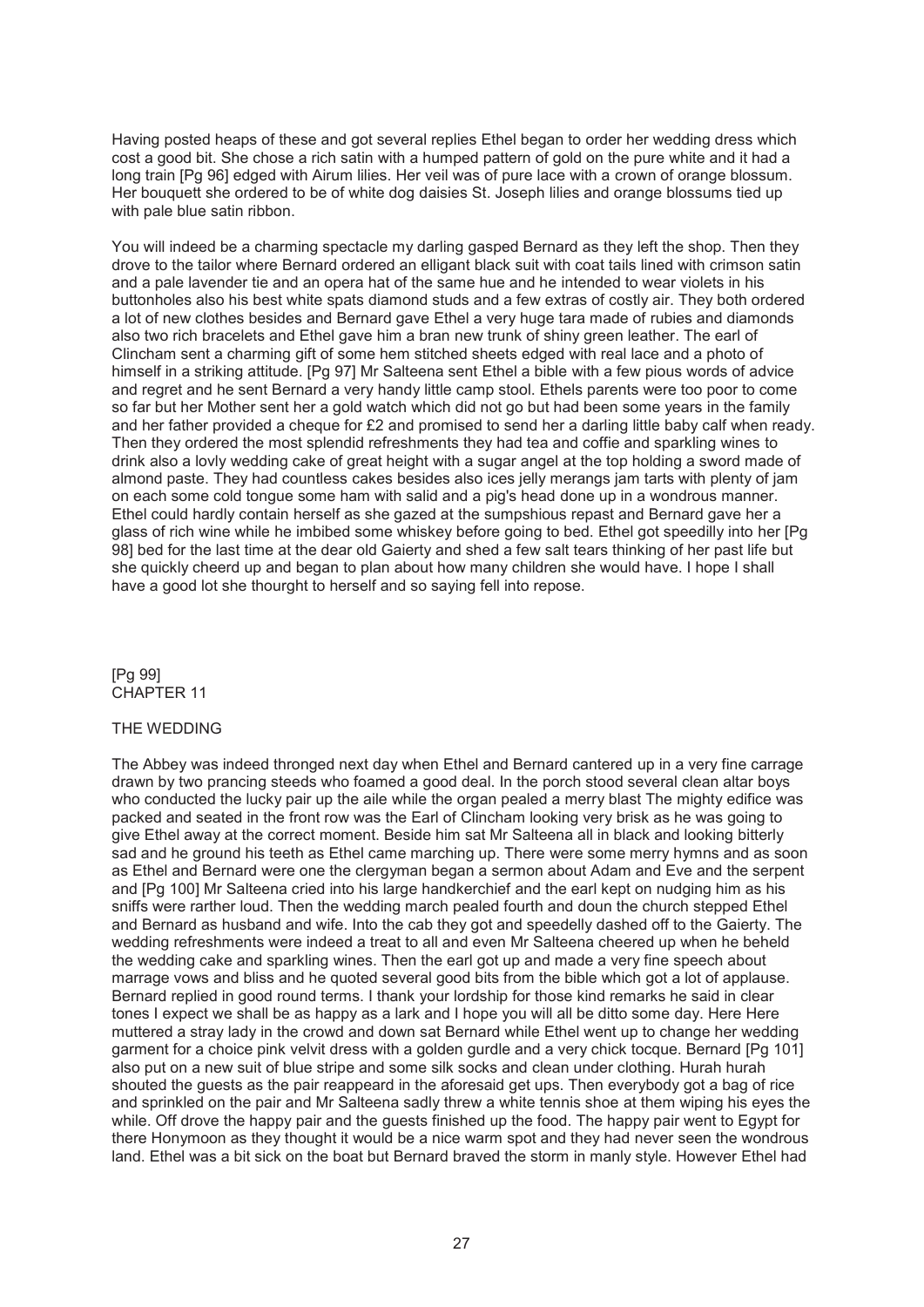recovered by the time they got to Egypt and here we will leave them for a merry six weeks of bliss while we return to England.

[Pg 102] CHAPTER 12

## HOW IT ENDED

Mr Salteena by the aid of the earl and the kindness of the Prince of Wales managed to get the job his soul craved and any day might be seen in Hyde park or Pickadilly galloping madly after the Royal Carrage in a smart suit of green velvit with knickerbockers compleat. At first he was rarther terrified as he was not used to riding and he found his horse bumped him a good deal and he had to cling on desperatly to its flowing main. At other times the horse would stop dead and Mr Salteena would use his spurs and bad languige with no avail. But he soon got more used to his fresh and sultry steed and His Royal Highness seemed satisfide.

The Earl continued his merry life at the [Pg 103] Compartments till finally he fell in love with one of the noble ladies who haunted them. She was not so pretty as Ethel as she had rarther a bulgy figure and brown eyes but she had lovely raven tresses a pointed nose and a rose like complexion of a dainty hue. She had very nice feet and plenty of money. Her name was called Lady Helena Herring and her age was 25 and she mated well with the earl.

Mr Salteena grew very lonely after the earl was marrid and he could not bear a single life any more so failing Ethel he marrid one of the maids in waiting at Buckingham palace by name Bessie Topp a plesant girl of 18 with a round red face and rarther stary eyes.

So now that all our friends are marrid I will add a few words about their familys. Ethel and Bernard returned from their Honymoon with a son and hair a nice fat baby called Ignatius Bernard. They soon [Pg 104] had six more children four boys and three girls and some of them were twins which was very exciting.

The Earl only got two rarther sickly girls called Helen and Marie because the last one looked slightly french.

Mr Salteena had a large family of 10 five of each but he grew very morose as the years rolled by and his little cottage was very noisy and his wife was a bit annoying at times especially when he took to dreaming of Ethel and wishing he could have marrid her. Still he was a pius man in his way and found relief in prayer.

Bernard Clark was the happiest of our friends as he loved Ethel to the bitter end and so did she him and they had a nice house too.

The Earl soon got tired of his sickly daughters and his wife had a savage temper so he thourght he would divorce her and try again but he gave up the idear after [Pg 105] several attempts and decided to offer it up as a Mortification.

So now my readers we will say farewell to the characters in this book.

The End

by Daisy Ashford

 $-(-)$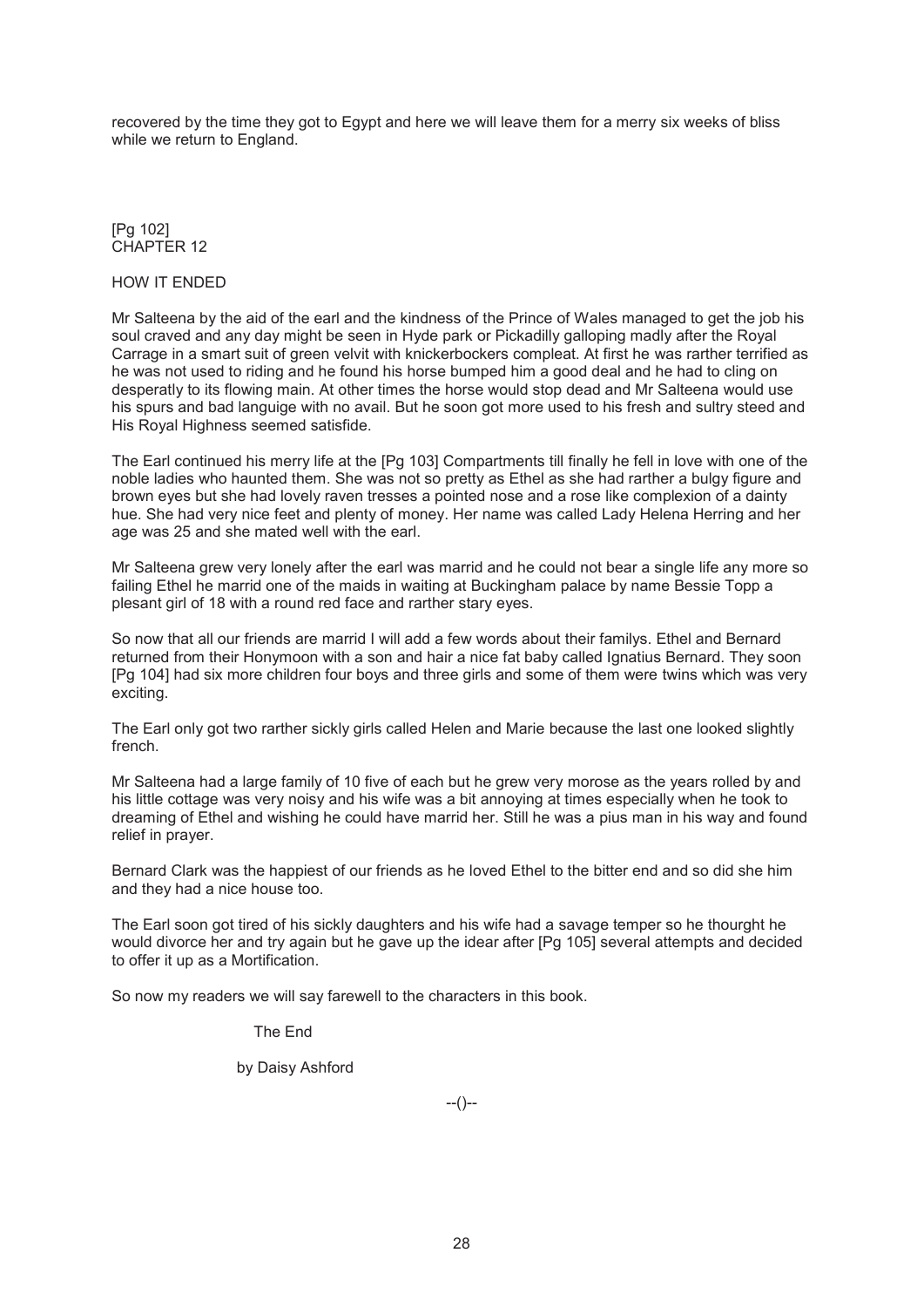## **Appendix - Biographical Information**

(http://en.wikipedia.org/wiki/Daisy\_Ashford)

### **Daisy Ashford**



(Daisy Ashford - 1919; 38 yrs old) (b. 07/04/1881; d. 15/01/1972; 90 yrs old)

Daisy Ashford, full name Margaret Mary Julia Ashford, later Devlin (7 April 1881 - 15 January 1972) was an English writer who is most famous for writing The Young Visiters, a novella concerning the upper class society of late 19th century England, when she was just nine years old. The novella was published in 1919, preserving her juvenile spelling and punctuation. She wrote the title as "Viseters" in her manuscript, but it was published as "Visiters".

She was born in Petersham, Surrey, the daughter of Emma Georgina Walker and William Henry Roxburgh Ashford, and was largely educated at home with her sisters Maria Veronica 'Vera' (born 1882) and Angela Mary 'Angie' (born 1884). At the age of four Daisy dictated her first story, The Life of Father McSwiney, to her father; it was published in 1983. From 1889 to 1896 she and her family